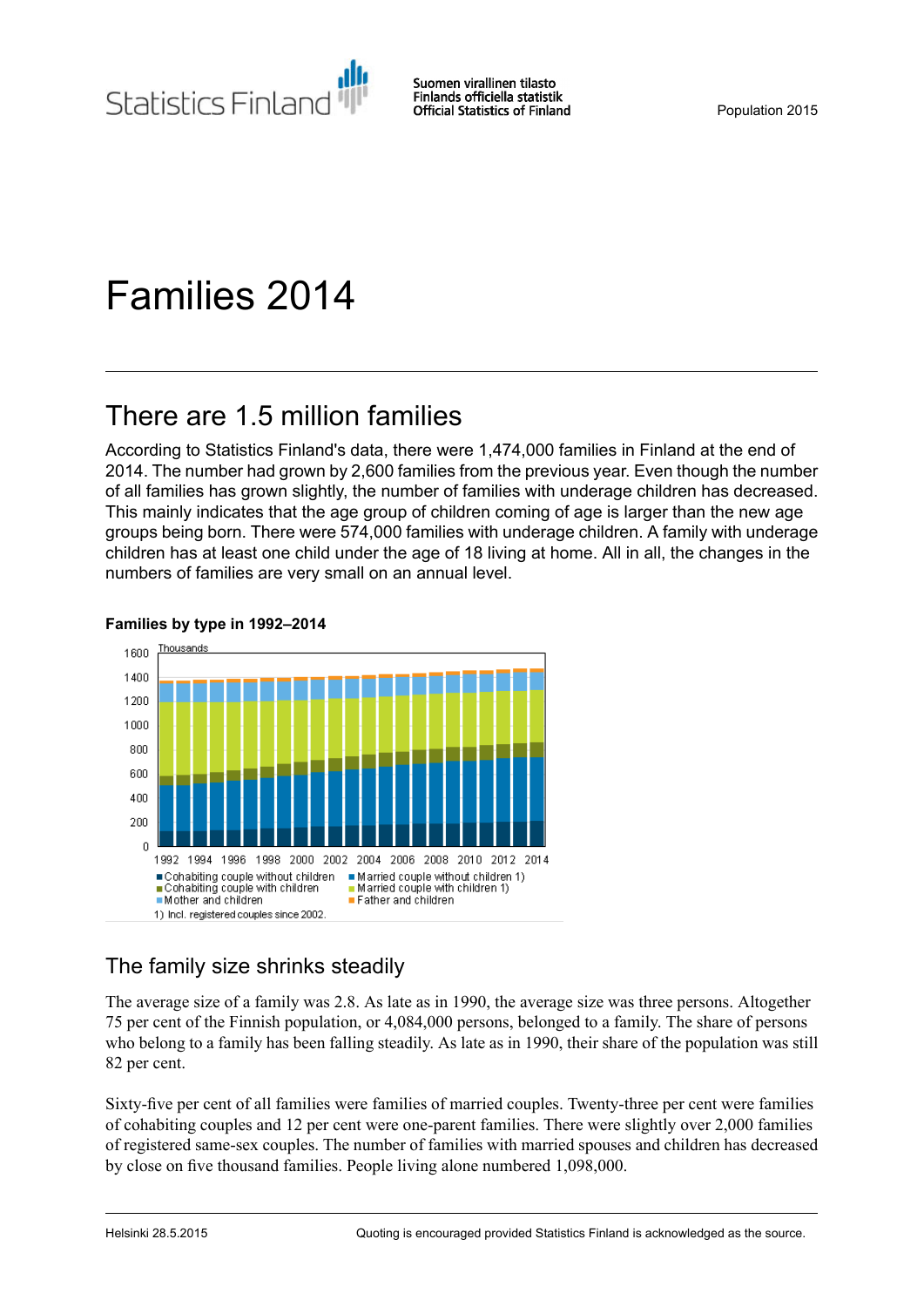#### Number of families with children is falling further

The number of families with underage children, 574,000, decreased by 2,100 families from the year before. The number has been falling slowly over the past ten years. Forty per cent of the population belong to a family with children. The commonest family type, which 60 per cent of the families with children belong to, continued to be a married couple with children. Nineteen per cent of the families with children were families of cohabiting couples. There were almost equally many families of a mother and children, whose share was 18 per cent. The number of families with a father and children continued to be very low, under three per cent. In slightly over 500 families with children, the parents were a registered same-sex couple. Many factors have an effect on the number of families with children, such as the sizes of age groups being born and those turning 18, as well as international migration.

In 2014, there were a total of 1,056,000 underage children in families with children. Forty-three per cent had one child and 38 per cent had two children. Thirteen per cent of families with underage children had three children and five per cent at least four children aged under 18. The average number of children was 1.84. The figure has remained stable, although the number of children has declined. The family statistics describe the size of families in Finland at a given moment and thus do not concern with the eventual number of children in families.

#### Reconstituted families have 109,000 children

On average, reconstituted families have slightly more children than families with children in general. The average number of children was 2.09. Around 60 per cent of the children were brought into the family by their mother. The share has remained at the same level for a quarter century. A reconstituted family is a family with at least one child aged under 18 of just one of the parents.

At the end of 2014, there were 52,000 reconstituted families. The number of reconstituted families decreased slightly compared to the previous year. Roughly one-half of the parents of the reconstituted families were cohabiting and one-half were married.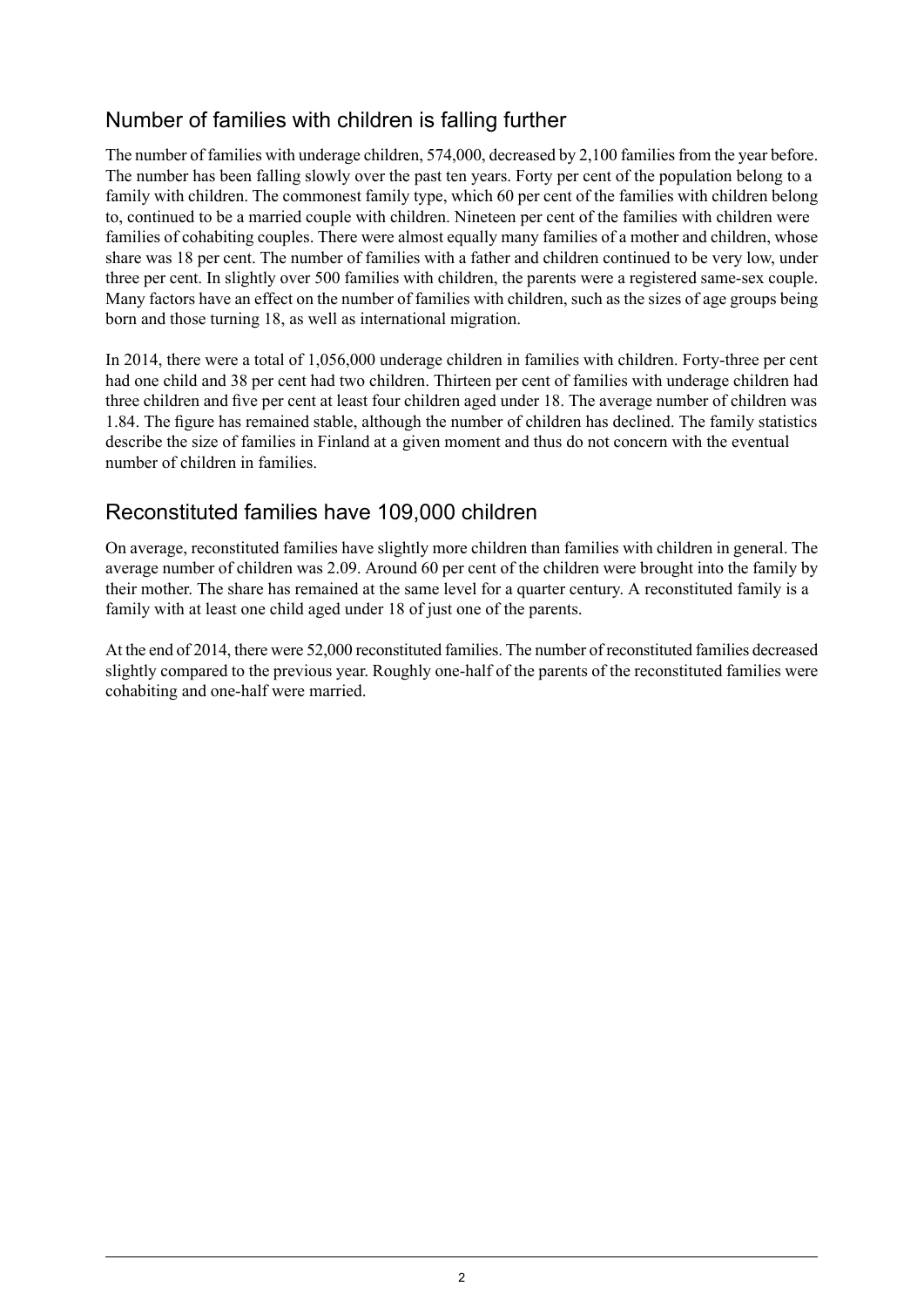#### **Families by type in 1990–2014**

| Type of family                          | 1990                 | 1995                | 2000      | 2005     | 2010                                                        | 2012    | 2013    | 2014    | Change<br>2013-2014 |
|-----------------------------------------|----------------------|---------------------|-----------|----------|-------------------------------------------------------------|---------|---------|---------|---------------------|
| Families total                          | 1 365 341            | 1 382 970           | 1401963   | 1426 002 | 1455073                                                     | 1465733 | 1471085 | 1473666 | 2581                |
| Married couple<br>without children      | 364 452              | 395 953             | 436 019   | 481 209  | 513889                                                      | 523 221 | 525 933 | 527 238 | 1 3 0 5             |
| Married couple<br>with children         | 640 062              | 579 578             | 514 868   | 468 266  | 446 433                                                     | 439 194 | 434 571 | 429 811 | $-4760$             |
| Cohabiting couple<br>no children        | 123 471              | 135 996             | 160 132   | 180 590  | 195 967                                                     | 203 334 | 208 264 | 211 673 | 3409                |
| Cohabiting couple<br>with children      | 65 896               | 85 309              | 102 581   | 112 847  | 117 254                                                     | 118 136 | 120 040 | 121 499 | 1459                |
| Mother and children                     | 147 297              | 159 063             | 159 432   | 153 024  | 149 651                                                     | 149 143 | 149 110 | 149 668 | 558                 |
| Father and children                     | 24 161               | 27 071              | 28 931    | 29 238   | 30 278                                                      | 30714   | 30 955  | 31 342  | 387                 |
| Registered<br>male couple <sup>1)</sup> | $\ddot{\phantom{a}}$ |                     | $\ddotsc$ | 398      | 706                                                         | 829     | 905     | 991     | 86                  |
| Registered<br>female couple $1$ )       |                      |                     |           | 430      | 895                                                         | 1 1 6 2 | 1 307   | 1444    | 137                 |
| Family population                       |                      | 4 101 922 4 093 038 |           |          | 4 053 850 4 037 753 4 065 168 4 075 094 4 081 903 4 084 001 |         |         |         | 2098                |
| Population 31.12.                       | 4 998 478            | 5 116 829           |           |          | 5 181 115 5 255 580 5 375 276 5 426 674 5 451 270           |         |         | 5471753 | 20 4 83             |
| Proportion of<br>family population      | 82,1                 | 80,0                | 78,2      | 76,8     | 75,6                                                        | 75,1    | 74,9    | 74,6    | $-0,3$              |
| Averige size of<br>family               | 3,00                 | 2,96                | 2,89      | 2,83     | 2,79                                                        | 2,78    | 2,77    | 2,77    | 0,0                 |

1) Families of the type "registered couple with children" numbered 550.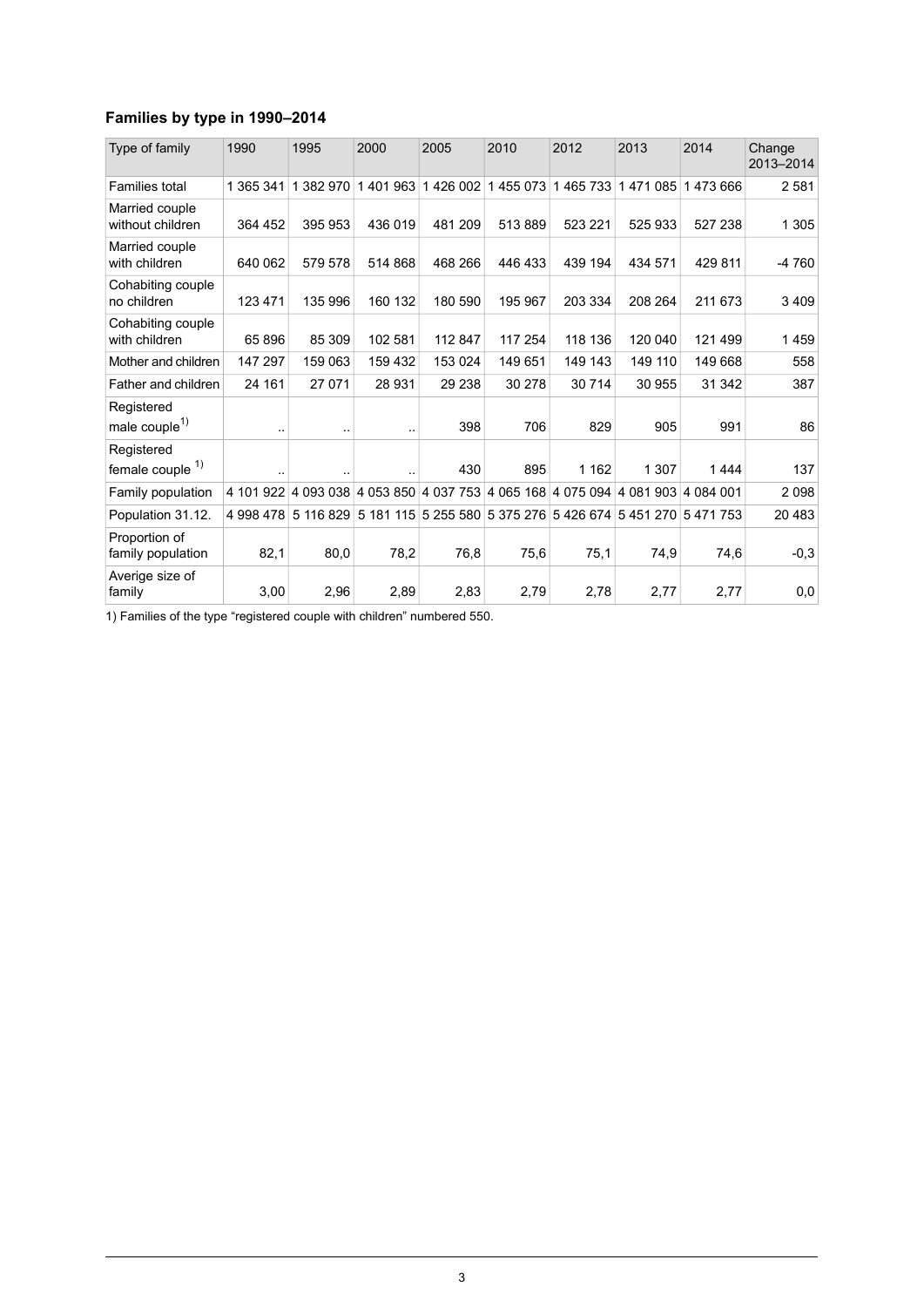## **Contents**

#### **Tables**

#### **Appendix tables**

## Figures

#### **Appendix figures**

| Appendix figure 1. Families by type and age of wife/mother in 2014 (families with father and children by age of |
|-----------------------------------------------------------------------------------------------------------------|
| Appendix figure 2. Families with underage children by type and age of mother in 2014 (families with father and  |
|                                                                                                                 |
| Appendix figure 4. Number of children in families with underage children by region in 2014, per cent12          |

|--|--|--|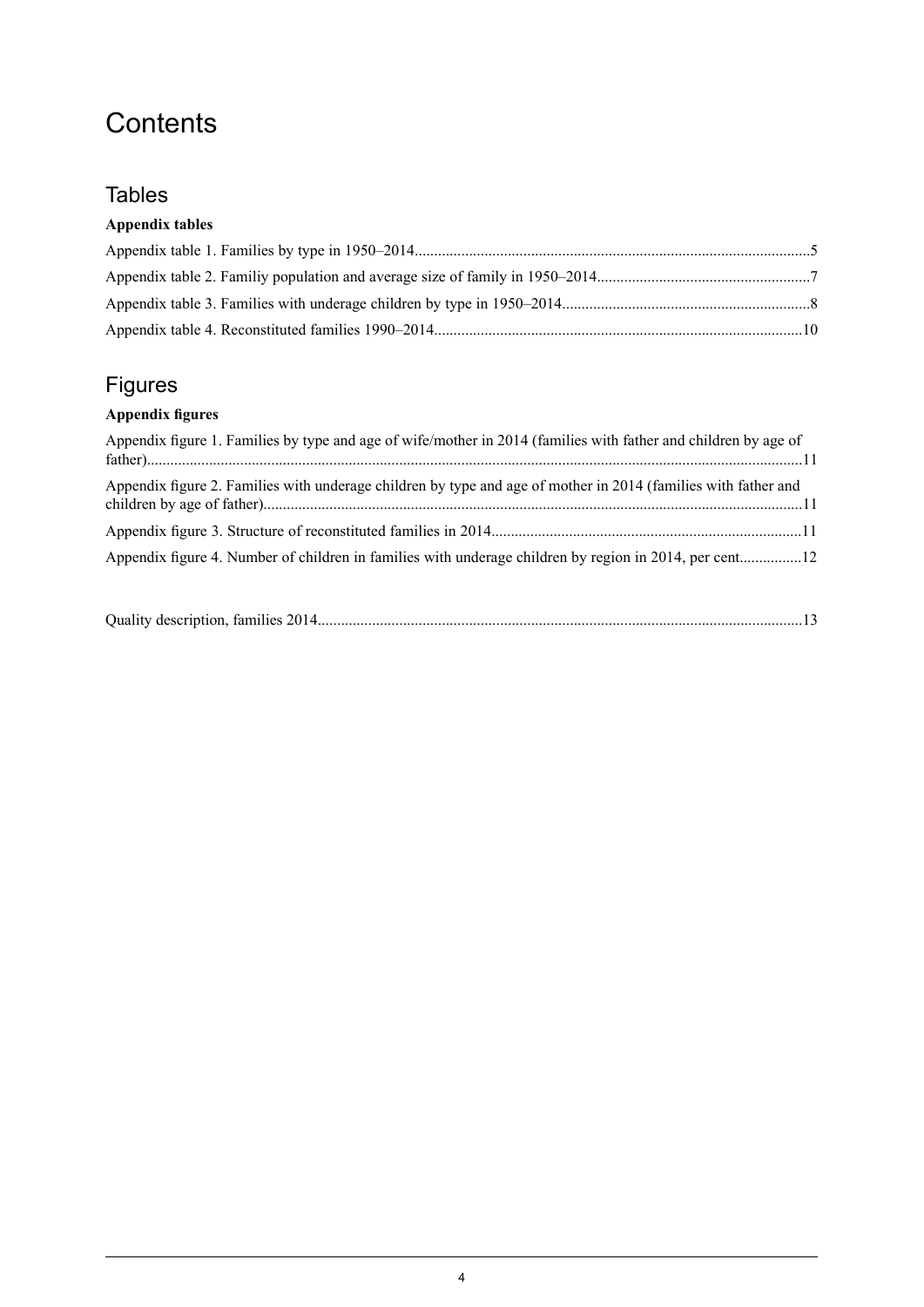## Appendix tables

#### <span id="page-4-0"></span>**Appendix table 1. Families by type in 1950–2014**

| Year       | Total       | <b>Married</b><br>couple<br>without<br>children | Married<br>couple with<br>children | Cohabiting<br>couple<br>without<br>children | Cohabiting<br>couple with children<br>children | Mother and           | children             | Father and Registered Registered<br>male<br>couple $3)$ | female<br>couple <sup>3</sup> |
|------------|-------------|-------------------------------------------------|------------------------------------|---------------------------------------------|------------------------------------------------|----------------------|----------------------|---------------------------------------------------------|-------------------------------|
| 1950       | 930 572     | 176 650                                         | 593 763                            |                                             | $\ddot{\phantom{a}}$                           | 137 803              | 22 3 5 6             | $\ddot{\phantom{0}}$                                    |                               |
| 1960       | 1 036 270   | 207 897                                         | 678 822                            |                                             |                                                | 129 706              | 19845                |                                                         |                               |
| $1970^{1}$ | 1 153 878   | 260 562                                         | 722 001                            | 19 100                                      | 6800                                           | 126 394              | 19 0 21              | $\ddot{\phantom{0}}$                                    |                               |
| $1980^{2}$ | 1 278 102   | 302 818                                         | 711 226                            | 65 900                                      | 36 200                                         | 140 725              | 21 233               | $\ddot{\phantom{0}}$                                    |                               |
| 1985       | 1 331 971   | 323 584                                         | 701 544                            | 87 709                                      | 46 632                                         | 149 399              | 23 103               |                                                         |                               |
| 1990       | 1 365 341   | 364 452                                         | 640 062                            | 123 471                                     | 65 896                                         | 147 297              | 24 161               |                                                         |                               |
| 1991       |             |                                                 |                                    |                                             |                                                |                      |                      | $\ddot{\phantom{0}}$                                    |                               |
| 1992       | 1 374 961   | 376 429                                         | 617 303                            | 129 031                                     | 75 617                                         | 151 373              | 25 208               | $\ddot{\phantom{0}}$                                    |                               |
| 1993       | 1 377 451   | 380 753                                         | 607 921                            | 129 429                                     | 79 739                                         | 153 774              | 25 835               | $\ddot{\phantom{0}}$                                    |                               |
| 1994       | 1 379 852   | 388 417                                         | 593 787                            | 131 899                                     | 81755                                          | 157 429              | 26 565               |                                                         |                               |
| 1995       | 1 382 970   | 395 953                                         | 579 578                            | 135 996                                     | 85 309                                         | 159 063              | 27 071               | $\ddot{\phantom{0}}$                                    |                               |
| 1996       | 1 386 414   | 403 584                                         | 566 686                            | 140 194                                     | 88 906                                         | 159 563              | 27481                |                                                         |                               |
| 1997       | 1 389 920   | 410 743                                         | 553729                             | 144 557                                     | 93 058                                         | 159 918              | 27915                | $\ddot{\phantom{0}}$                                    |                               |
| 1998       | 1 393 793   | 418 927                                         | 539 899                            | 150 272                                     | 96 228                                         | 160 059              | 28 4 08              | $\ddot{\phantom{0}}$                                    |                               |
| 1999       | 1 397 660   | 427 138                                         | 526 257                            | 155 476                                     | 99 922                                         | 160 157              | 28710                | $\ddot{\phantom{0}}$                                    |                               |
| 2000       | 1 401 963   | 436 019                                         | 514 868                            | 160 132                                     | 102 581                                        | 159 432              | 28 931               | $\ddot{\phantom{0}}$                                    |                               |
| 2001       | 1 407 759   | 446 404                                         | 501 981                            | 166 601                                     | 105 399                                        | 158 440              | 28 934               |                                                         |                               |
| 2002       | 1 4 1 9 4 7 | 454 977                                         | 492 524                            | 170 368                                     | 107 443                                        | 157 143              | 29 0 93              | 207                                                     | 192                           |
| 2003       | 1 415 104   | 462 561                                         | 483 140                            | 174 144                                     | 109 672                                        | 156 235              | 29 352               | 271                                                     | 275                           |
| 2004       | 1 420 781   | 471962                                          | 475 705                            | 177 095                                     | 111 294                                        | 154 851              | 29 192               | 325                                                     | 357                           |
| 2005       | 1 426 002   | 481 209                                         | 468 266                            | 180 590                                     | 112 847                                        | 153 024              | 29 238               | 398                                                     | 430                           |
| 2006       | 1 431 376   | 488 880                                         | 461 569                            | 184 732                                     | 114 671                                        | 151 475              | 29 101               | 455                                                     | 493                           |
| 2007       | 1 437 709   | 496 814                                         | 456 235                            | 188 172                                     | 115 860                                        | 150 251              | 29 28 8              | 527                                                     | 562                           |
| 2008       | 1 444 386   | 504 728                                         | 452 180                            | 191 177                                     | 115 966                                        | 149 631              | 29 4 60              | 579                                                     | 665                           |
| 2009       | 1 450 488   | 509 916                                         | 448 897                            | 193 894                                     | 116 797                                        | 149 823              | 29 7 65              | 625                                                     | 771                           |
| 2010       | 1 455 073   | 513 889                                         | 446 433                            | 195 967                                     | 117 254                                        | 149 651              | 30 278               | 706                                                     | 895                           |
| 2011       | 1 460 570   | 518 550                                         | 442 257                            | 200 171                                     | 118 054                                        | 149 196              | 30 534               | 773                                                     | 1035                          |
| 2012       | 1 465 733   | 523 221                                         | 439 194                            | 203 334                                     | 118 136                                        | 149 143              | 30 714               | 829                                                     | 1 1 6 2                       |
| 2013       | 1 471 085   | 525 933                                         | 434 571                            | 208 264                                     | 120 040                                        | 149 110              | 30 955               | 905                                                     | 1 3 0 7                       |
| 2014       | 1473666     | 527 238                                         | 429 811                            | 211 673                                     | 121 499                                        | 149 668              | 31 342               | 991                                                     | 1444                          |
| Percentage |             |                                                 |                                    |                                             |                                                |                      |                      |                                                         |                               |
| 1950       | 100,0       | 19,0                                            | 63,8                               |                                             |                                                | 14,8                 | 2,4                  | $\ddot{\phantom{0}}$                                    |                               |
| 1960       | 100,0       | 20,1                                            | 65,5                               |                                             |                                                | 12,5                 | 1,9                  |                                                         |                               |
| 1970       | 100,0       | 22,6                                            | 62,6                               | 1,7                                         | 0,6                                            | 11,0                 | 1,6                  |                                                         |                               |
| 1980       | 100,0       | 23,7                                            | 55,6                               | 5,2                                         | 2,8                                            | 11,0                 | 1,7                  | $\ddot{\phantom{0}}$                                    |                               |
| 1985       | 100,0       | 24,3                                            | 52,7                               | 6,6                                         | 3,5                                            | 11,2                 | 1,7                  |                                                         |                               |
| 1990       | 100,0       | 26,7                                            | 46,9                               | 9,0                                         | 4,8                                            | 10,8                 | 1,8                  | $\ddot{\phantom{0}}$                                    |                               |
| 1991       | $\ddotsc$   | $\epsilon$ .                                    | $\ddot{\phantom{1}}$               | $\sim$                                      | $\ldots$                                       | $\ddot{\phantom{1}}$ | $\ddot{\phantom{1}}$ | $\ddot{\phantom{1}}$                                    |                               |
| 1992       | 100,0       | 27,4                                            | 44,9                               | 9,4                                         | 5,5                                            | 11,0                 | 1,8                  |                                                         |                               |
| 1993       | 100,0       | 27,6                                            | 44,1                               | 9,4                                         | 5,8                                            | 11,2                 | 1,9                  | $\ddot{\phantom{0}}$                                    |                               |
| 1994       | 100,0       | 28,1                                            | 43,0                               | 9,6                                         | 5,9                                            | 11,4                 | 1,9                  |                                                         |                               |
| 1995       | 100,0       | 28,6                                            | 41,9                               | 9,8                                         | 6,2                                            | 11,5                 | 2,0                  | $\ddot{\phantom{0}}$                                    |                               |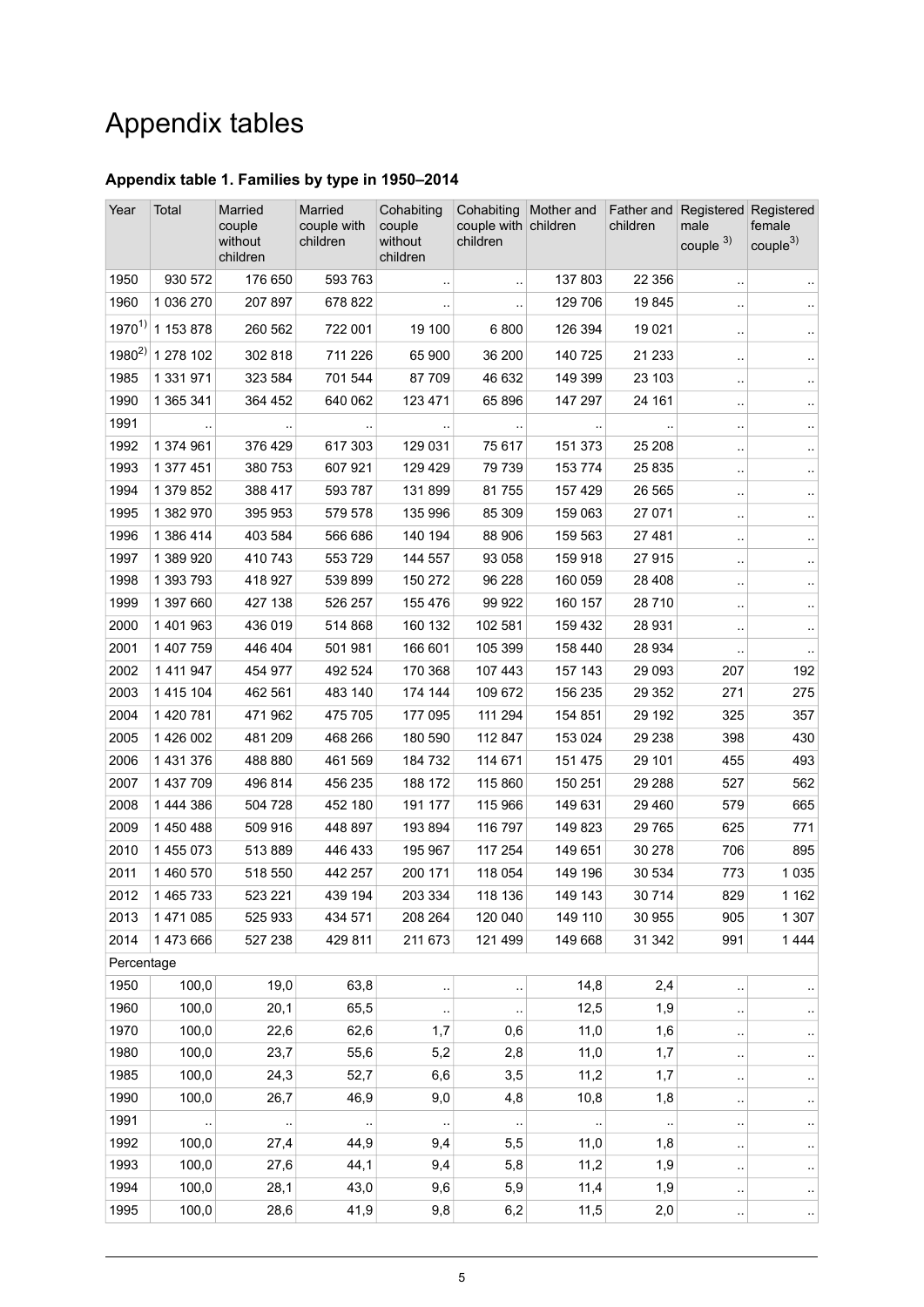| Year | Total | Married<br>couple<br>without<br>children | Married<br>couple with<br>children | Cohabiting<br>couple<br>without<br>children | Cohabiting<br>couple with<br>children | Mother and<br>children | children | Father and Registered<br>male<br>couple $3)$ | Registered<br>female<br>couple <sup>3</sup> |
|------|-------|------------------------------------------|------------------------------------|---------------------------------------------|---------------------------------------|------------------------|----------|----------------------------------------------|---------------------------------------------|
| 1996 | 100,0 | 29,1                                     | 40,9                               | 10,1                                        | 6,4                                   | 11,5                   | 2,0      | $\ddot{\phantom{0}}$                         |                                             |
| 1997 | 100,0 | 29,6                                     | 39,8                               | 10,4                                        | 6,7                                   | 11,5                   | 2,0      |                                              |                                             |
| 1998 | 100,0 | 30,1                                     | 38,7                               | 10,8                                        | 6,9                                   | 11,5                   | 2,0      | $\ddot{\phantom{1}}$                         |                                             |
| 1999 | 100,0 | 30,6                                     | 37,7                               | 11,1                                        | 7,1                                   | 11,5                   | 2,1      | $\ddot{\phantom{0}}$                         |                                             |
| 2000 | 100,0 | 31,1                                     | 36,7                               | 11,4                                        | 7,3                                   | 11,4                   | 2,1      | $\ddotsc$                                    | $\ddotsc$                                   |
| 2001 | 100,0 | 31,7                                     | 35,7                               | 11,8                                        | 7,5                                   | 11,3                   | 2,1      | $\ddot{\phantom{0}}$                         |                                             |
| 2002 | 100,0 | 32,2                                     | 34,9                               | 12,1                                        | 7,6                                   | 11,1                   | 2,1      | 0,0                                          | 0,0                                         |
| 2003 | 100,0 | 32,7                                     | 34,1                               | 12,3                                        | 7,8                                   | 11,0                   | 2,1      | 0,0                                          | 0,0                                         |
| 2004 | 100,0 | 33,2                                     | 33,5                               | 12,5                                        | 7,8                                   | 10,9                   | 2,1      | 0,0                                          | 0,0                                         |
| 2005 | 100,0 | 33,7                                     | 32,8                               | 12,7                                        | 7,9                                   | 10,7                   | 2,1      | 0,0                                          | 0,0                                         |
| 2006 | 100,0 | 34,2                                     | 32,2                               | 12,9                                        | 8,0                                   | 10,6                   | 2,0      | 0,0                                          | 0,0                                         |
| 2007 | 100,0 | 34,6                                     | 31,7                               | 13,1                                        | 8,1                                   | 10,5                   | 2,0      | 0,0                                          | 0,0                                         |
| 2008 | 100,0 | 34,9                                     | 31,3                               | 13,2                                        | 8,0                                   | 10,4                   | 2,0      | 0,0                                          | 0,0                                         |
| 2009 | 100,0 | 35,2                                     | 30,9                               | 13,4                                        | 8,1                                   | 10,3                   | 2,1      | 0,0                                          | 0,1                                         |
| 2010 | 100,0 | 35,3                                     | 30,7                               | 13,5                                        | 8,1                                   | 10,3                   | 2,1      | 0,0                                          | 0,1                                         |
| 2011 | 100,0 | 35,5                                     | 30,3                               | 13,7                                        | 8,1                                   | 10,2                   | 2,1      | 0,1                                          | 0,1                                         |
| 2012 | 100,0 | 35,7                                     | 30,0                               | 13,9                                        | 8,1                                   | 10,2                   | 2,1      | 0,1                                          | 0,1                                         |
| 2013 | 100,0 | 35,8                                     | 29,5                               | 14,2                                        | 8,2                                   | 10,1                   | 2,1      | 0,1                                          | 0,1                                         |
| 2014 | 100,0 | 35,8                                     | 29,2                               | 14,4                                        | 8,2                                   | 10,2                   | 2,1      | 0,1                                          | 0,1                                         |

The breakdown of the census by type of family has been revised on the basis of interview surveys (Aromaa, Cantell, Jaakkola: Avoliitto (Consensual Union), Research Institute of Legal Policy 49, Helsinki 1981). 1)

2) The breakdown of the census by type of family has been revised on the basis of the 1981 register-based material on families and cohabiting couples.

3) Families of the type "registered couple with children" numbered 550.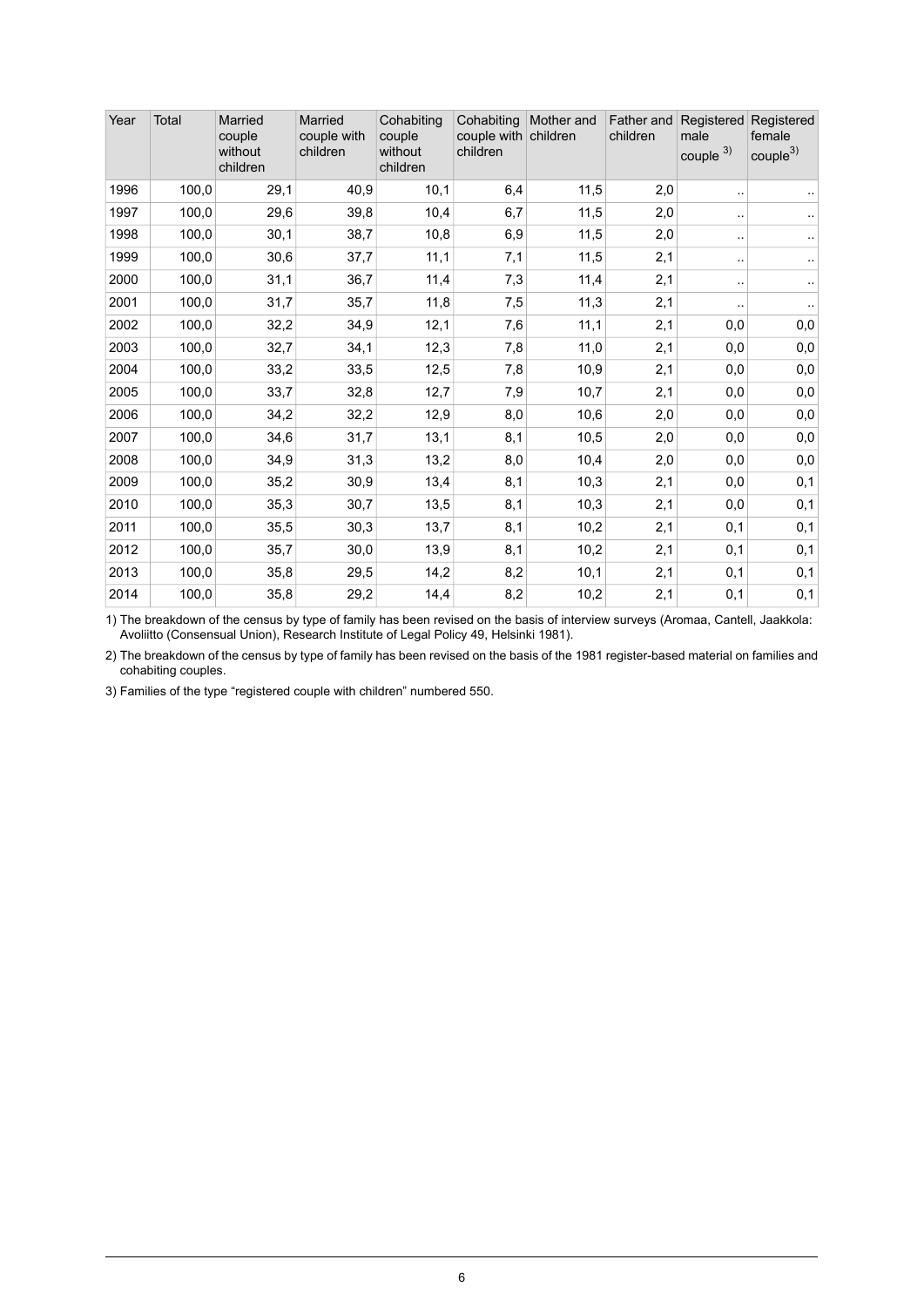| Year |           | Families, total Family population | Whole population | Proportion of family Average size<br>population, % | of family |
|------|-----------|-----------------------------------|------------------|----------------------------------------------------|-----------|
| 1950 | 930 572   | 3 457 474                         | 4 0 29 8 0 3     | 85,8                                               | 3,72      |
| 1960 | 1 036 270 | 3 855 037                         | 4 4 4 6 2 2 2    | 86,7                                               | 3,72      |
| 1970 | 1 153 878 | 3 986 005                         | 4 598 336        | 86,7                                               | 3,45      |
| 1980 | 1 278 102 | 4 023 091                         | 4787778          | 84,0                                               | 3,15      |
| 1985 | 1 331 971 | 4 108 856                         | 4 910 664        | 83,7                                               | 3,08      |
| 1990 | 1 365 341 | 4 101 922                         | 4 998 478        | 82,1                                               | 3,00      |
| 1991 |           |                                   |                  |                                                    |           |
| 1992 | 1 374 961 | 4 111 580                         | 5 0 5 4 9 8 2    | 81,3                                               | 2,99      |
| 1993 | 1 377 451 | 4 114 603                         | 5 077 912        | 81,0                                               | 2,99      |
| 1994 | 1 379 852 | 4 102 865                         | 5 098 754        | 80,5                                               | 2,97      |
| 1995 | 1 382 970 | 4 093 038                         | 5 116 829        | 80,0                                               | 2,96      |
| 1996 | 1 386 414 | 4 086 104                         | 5 132 320        | 79,6                                               | 2,95      |
| 1997 | 1 389 920 | 4 079 391                         | 5 147 349        | 79,3                                               | 2,93      |
| 1998 | 1 393 793 | 4 069 211                         | 5 159 646        | 78,9                                               | 2,92      |
| 1999 | 1 397 660 | 4 059 928                         | 5 171 302        | 78,5                                               | 2,90      |
| 2000 | 1 401 963 | 4 053 850                         | 5 181 115        | 78,2                                               | 2,89      |
| 2001 | 1 407 759 | 4 046 205                         | 5 194 901        | 77,9                                               | 2,87      |
| 2002 | 1 411 947 | 4 042 577                         | 5 206 295        | 77,6                                               | 2,86      |
| 2003 | 1 415 104 | 4 037 970                         | 5 219 732        | 77,4                                               | 2,85      |
| 2004 | 1 420 781 | 4 038 055                         | 5 236 611        | 77,1                                               | 2,84      |
| 2005 | 1 426 002 | 4 037 753                         | 5 255 580        | 76,8                                               | 2,83      |
| 2006 | 1 431 376 | 4 039 944                         | 5 276 955        | 76,6                                               | 2,82      |
| 2007 | 1 437 709 | 4 045 561                         | 5 300 484        | 76,3                                               | 2,81      |
| 2008 | 1 444 386 | 4 051 662                         | 5 326 314        | 76,1                                               | 2,81      |
| 2009 | 1 450 488 | 4 059 511                         | 5 3 5 1 4 2 7    | 75,9                                               | 2,80      |
| 2010 | 1 455 073 | 4 065 168                         | 5 375 276        | 75,6                                               | 2,79      |
| 2011 | 1 460 570 | 4 069 930                         | 5 401 267        | 75,4                                               | 2,79      |
| 2012 | 1 465 733 | 4 075 094                         | 5426674          | 75,1                                               | 2,78      |
| 2013 | 1 471 085 | 4 081 903                         | 5 4 5 1 2 7 0    | 74,9                                               | 2,77      |
| 2014 | 1473666   | 4 084 001                         | 5 471 753        | 74,6                                               | 2,77      |

#### <span id="page-6-0"></span>**Appendix table 2. Familiy population and average size of family in 1950–2014**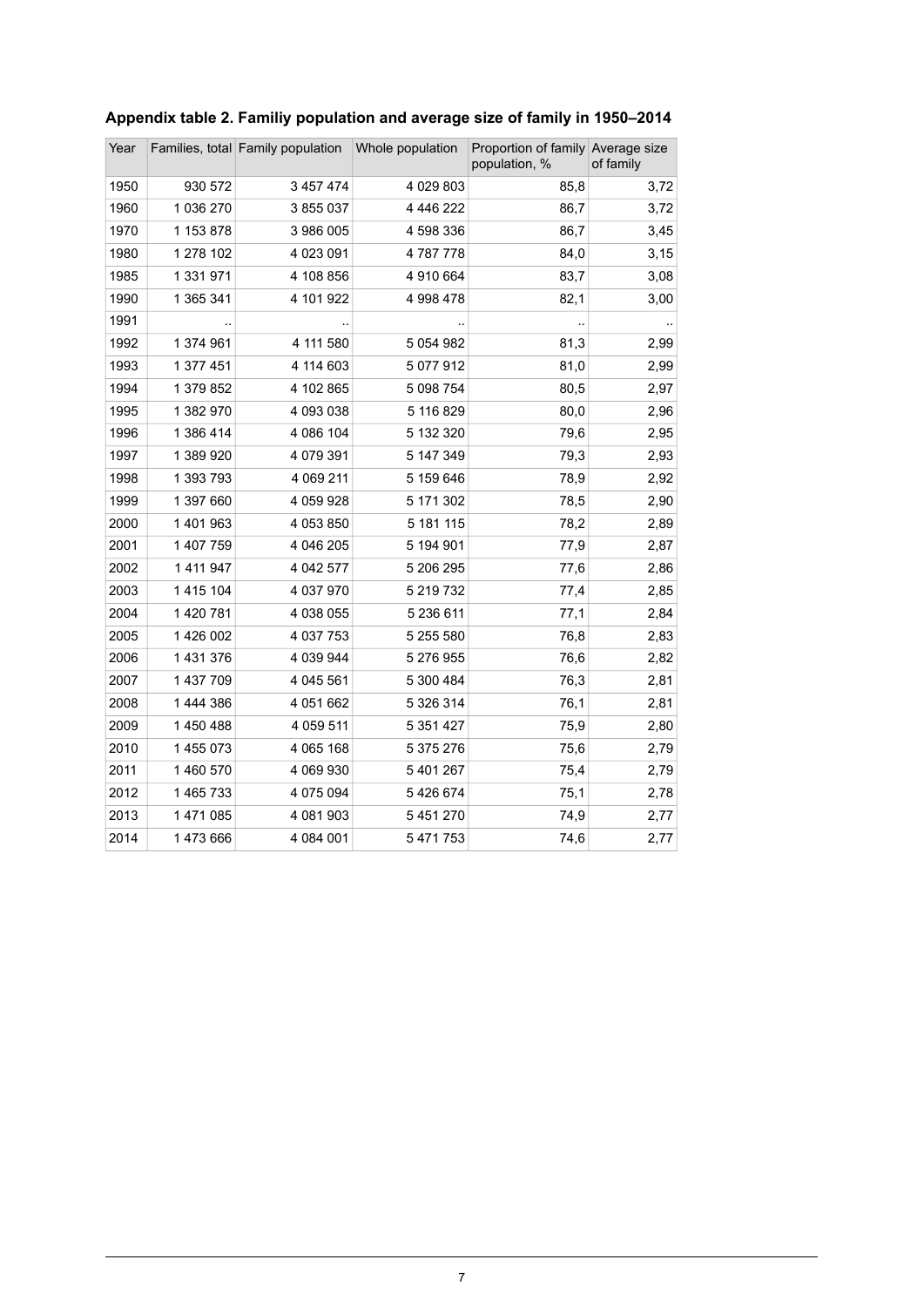| Year         | Total          | Married<br>couple with<br>children | couple with children<br>children | Cohabiting Mother and Father | and<br>children | Registered<br>partnership<br>with<br>children | Persons in Families<br>families<br>with<br>underage<br>children | with<br>children<br>aged under of all<br>18 | with<br>children<br>families,<br>$\%$ | Families Population<br>belonging<br>to families<br>with<br>children, % |
|--------------|----------------|------------------------------------|----------------------------------|------------------------------|-----------------|-----------------------------------------------|-----------------------------------------------------------------|---------------------------------------------|---------------------------------------|------------------------------------------------------------------------|
| 1950         | 599 329        | 515 115                            | $\ddotsc$                        | 74 319                       | 9895            | $\ddot{\phantom{1}}$                          |                                                                 | 1 341 330                                   | 64,4                                  | $\cdot$ .                                                              |
| 1960         | 678 046        | 601 542                            |                                  | 67 381                       | 9 1 2 3         | $\ddot{\phantom{a}}$                          |                                                                 | 1 536 464                                   | 65,4                                  |                                                                        |
| $1970^{1}$   | 677 035        | 602 076                            | 5800                             | 61 173                       | 7986            | $\ddot{\phantom{a}}$                          |                                                                 | 1 345 089                                   | 58,7                                  | $\sim$                                                                 |
| $1980^{2}$   | 688 732        | 572 142                            | 32 100                           | 74 839                       | 9651            | $\ddot{\phantom{a}}$                          |                                                                 | 1 163 926                                   | 53,9                                  | $\ddot{\phantom{1}}$                                                   |
| 1985         | 659 052        | 533 787                            | 41 458                           | 74 238                       | 9 5 6 9         | $\ddot{\phantom{1}}$ .                        |                                                                 | 1 136 027                                   | 49,5                                  | $\sim$                                                                 |
| 1990         | 640 637        | 490 999                            | 59 900                           | 78 948                       | 10 790          | $\ddot{\phantom{0}}$                          | 2 437 592                                                       | 1 135 686                                   | 46,9                                  | 48,8                                                                   |
| 1991         |                |                                    |                                  |                              |                 | $\ddotsc$                                     |                                                                 |                                             |                                       |                                                                        |
| 1992         | 647 571        | 479 057                            | 69 622                           | 86 848                       | 12 044          | Ţ,                                            | 2 461 470                                                       | 1 152 689                                   | 47,1                                  | 48,7                                                                   |
| 1993         | 647 123        | 470 980                            | 73 332                           | 90 267                       | 12 544          | $\ddot{\phantom{a}}$                          | 2 460 931                                                       | 1 154 566                                   | 47,0                                  | 48,5                                                                   |
| 1994         | 643 799        | 459 978                            | 75 233                           | 95 4 26                      | 13 162          |                                               | 2 443 563                                                       | 1 152 947                                   | 46,7                                  | 47,9                                                                   |
| 1995         | 639 610        | 449 241                            | 78 528                           | 98 351                       | 13 4 90         | Ţ,                                            | 2 4 2 5 4 2 6                                                   | 1 150 562                                   | 46,2                                  | 47,4                                                                   |
| 1996         | 635 034        | 438 883                            | 82 135                           | 100 219                      | 13797           |                                               | 2 407 133                                                       | 1 146 986                                   | 45,8                                  | 46,9                                                                   |
| 1997         | 630 472        | 428 922                            | 86 176                           | 101 309                      | 14 065          |                                               | 2 389 433                                                       | 1 142 337                                   | 45,4                                  | 46,4                                                                   |
| 1998         | 625 392        | 418 883                            | 89 315                           | 102 767                      | 14 4 27         | ä,                                            | 2 3 6 7 4 7 2                                                   | 1 135 233                                   | 44,9                                  | 45,9                                                                   |
| 1999         | 619 641        | 408 234                            | 92 819                           | 103 872                      | 14 716          | ä,                                            | 2 343 417                                                       | 1 127 252                                   | 44,3                                  | 45,3                                                                   |
| 2000         | 612 627        | 398 892                            | 95 120                           | 103 984                      | 14 631          | $\ddot{\phantom{a}}$                          | 2 317 291                                                       | 1 116 687                                   | 43,7                                  | 44,7                                                                   |
| 2001         | 605 322        | 389 174                            | 97 738                           | 103 866                      | 14 544          |                                               | 2 2 8 1 7 1                                                     | 1 105 988                                   | 43,0                                  | 44,0                                                                   |
| 2002         | 598 917        | 381 340                            | 99 625                           | 103 286                      | 14 634          |                                               | 32 2 2 2 6 5 4 0 6                                              | 1 096 705                                   | 42,4                                  | 43,5                                                                   |
| 2003         | 595 027        | 374 940                            | 101 742                          | 103 446                      | 14 852          | 47                                            | 2 249 410                                                       | 1 090 551                                   | 42,0                                  | 43,1                                                                   |
| 2004         | 592 809        | 371 323                            | 103 214                          | 103 376                      | 14 837          | 59 <sup>°</sup>                               | 2 2 3 7 0 1                                                     | 1 087 510                                   | 41,7                                  | 42,8                                                                   |
| 2005         | 591 528        | 368 553                            | 104 782                          | 103 044                      | 15 063          |                                               | 86 2 2 3 2 6 1 3                                                | 1084865                                     | 41,5                                  | 42,5                                                                   |
| 2006         | 589 448        | 365 326                            | 106 422                          | 102 469                      | 15 111          | 120                                           | 2 2 2 3 7 1 8                                                   | 1 080 728                                   | 41,2                                  | 42,1                                                                   |
| 2007         | 587767         | 362 884                            | 107 290                          | 102 156                      | 15 291          |                                               | 146 2 216 526                                                   | 1 076 522                                   | 40,9                                  | 41,8                                                                   |
| 2008         | 585 224        | 360 904                            | 107 034                          | 101 717                      | 15 3 8 2        | 187                                           | 2 206 209                                                       | 1071800                                     | 40,5                                  | 41,4                                                                   |
| 2009         | 584 172        | 358 871                            | 107 377                          | 102 146                      | 15 549          | 229                                           | 2 200 603                                                       | 1 068 554                                   | 40,3                                  | 41,1                                                                   |
| 2010         | 582 360        | 356 943                            | 107 368                          | 101 946                      | 15 836          |                                               | 267 2 193 389                                                   | 1 064 470                                   | 40,0                                  | 40,8                                                                   |
| 2011         | 580 547        | 354 567                            | 107 738                          | 101 963                      | 15 940          |                                               | 339 2 185 130                                                   | 1 061 710                                   | 39,7                                  | 40,5                                                                   |
| 2012         | 578 409        | 352 159                            | 107 751                          | 102 013                      | 16 081          |                                               | 405 2 176 199                                                   | 1058664                                     | 39,5                                  | 40,1                                                                   |
| 2013         | 575 683        | 347 817                            | 109 104                          | 102 152                      | 16 163          | 447                                           | 2 166 385                                                       | 1056606                                     | 39,1                                  | 39,7                                                                   |
| 2014         | 573 566        | 343 428                            | 110 069                          | 103 115                      | 16 430          |                                               | 524 2 158 867                                                   | 1055763                                     | 38,9                                  | 39,5                                                                   |
| Percentage   |                |                                    |                                  |                              |                 |                                               |                                                                 |                                             |                                       |                                                                        |
| 1950         | 100,0          | 85,9                               |                                  | 12,4                         | 1,7             | $\ddot{\phantom{0}}$                          |                                                                 |                                             | $\ddot{\phantom{0}}$                  |                                                                        |
| 1960         | 100,0          | 88,7                               |                                  | 9,9                          | 1,3             | $\cdot$ .                                     | $\ddot{\phantom{a}}$                                            |                                             |                                       | $\cdot$ .                                                              |
| 1970         | 100,0          | 88,9                               | 0,9                              | 9,0                          | 1,2             | $\cdot$ .                                     | $\cdot$                                                         |                                             |                                       | $\cdot$                                                                |
| 1980         | 100,0          | 83,1                               | 4,7                              | 10,9                         | 1,4             | $\cdot$ .                                     | $\cdot$                                                         |                                             | $\ddot{\phantom{a}}$                  | $\cdot$ .                                                              |
| 1985         | 100,0          | 81,0                               | 6,3                              | 11,3                         | 1,5             | $\ddot{\phantom{0}}$                          | $\cdot$                                                         |                                             |                                       | $\cdot$                                                                |
| 1990         | 100,0          | 76,6                               | 9,4                              | 12,3                         | 1,7             | $\ddot{\phantom{0}}$                          | $\ddot{\phantom{0}}$                                            |                                             |                                       | $\epsilon$                                                             |
| 1991<br>1992 |                |                                    |                                  |                              |                 | $\ddot{\phantom{0}}$                          |                                                                 |                                             |                                       | $\cdot$                                                                |
| 1993         | 100,0<br>100,0 | 74,0<br>72,8                       | 10,8<br>11,3                     | 13,4<br>13,9                 | 1,9<br>1,9      | $\ddot{\phantom{1}}$                          | $\ddot{\phantom{a}}$                                            |                                             |                                       | $\cdot$                                                                |
| 1994         | 100,0          | 71,4                               | 11,7                             | 14,8                         |                 | $\cdot$ .                                     | $\cdot$                                                         | ٠.                                          | $\ddot{\phantom{0}}$                  | $\cdot$                                                                |
| 1995         | 100,0          | 70,2                               | 12,3                             | 15,4                         | 2,0<br>2,1      | $\cdot$ .                                     | $\cdot$                                                         |                                             |                                       | $\cdot$                                                                |
| 1996         | 100,0          | 69,1                               | 12,9                             | 15,8                         | 2,2             | $\ddot{\phantom{0}}$                          | $\ddot{\phantom{0}}$                                            |                                             |                                       | $\ddot{\phantom{1}}$                                                   |
| 1997         | 100,0          | 68,0                               | 13,7                             | 16,1                         | 2,2             | $\ddot{\phantom{0}}$                          | ٠.                                                              |                                             |                                       | $\sim$                                                                 |
|              |                |                                    |                                  |                              |                 |                                               |                                                                 |                                             |                                       | $\cdot$ .                                                              |

#### <span id="page-7-0"></span>**Appendix table 3. Families with underage children by type in 1950–2014**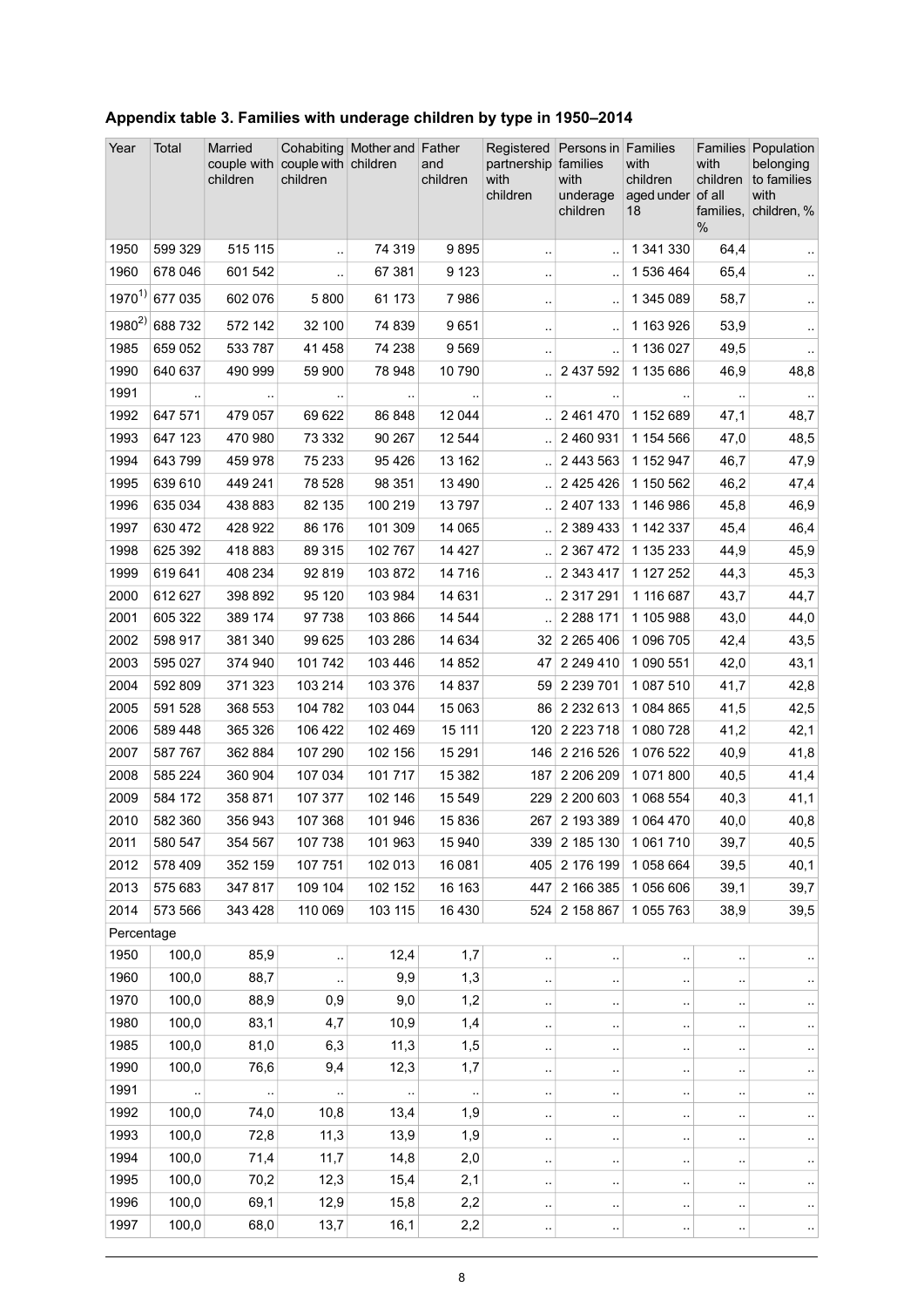| Year | Total | <b>Married</b><br>couple with<br>children | couple with children<br>children | Cohabiting Mother and Father | and<br>children | Registered<br>partnership<br>with<br>children | Persons in Families<br>families<br>with<br>underage<br>children | with<br>children<br>aged under<br>18 | Families<br>with<br>children<br>of all<br>families,<br>$\frac{0}{0}$ | Population<br>belonging<br>to families<br>with<br>children, % |
|------|-------|-------------------------------------------|----------------------------------|------------------------------|-----------------|-----------------------------------------------|-----------------------------------------------------------------|--------------------------------------|----------------------------------------------------------------------|---------------------------------------------------------------|
| 1998 | 100,0 | 67,0                                      | 14,3                             | 16,4                         | 2,3             |                                               | $\ddot{\phantom{a}}$                                            |                                      | ٠.                                                                   |                                                               |
| 1999 | 100,0 | 65,9                                      | 15,0                             | 16,8                         | 2,4             |                                               | $\sim$                                                          |                                      | $\ddot{\phantom{1}}$ .                                               |                                                               |
| 2000 | 100,0 | 65,1                                      | 15,5                             | 17,0                         | 2,4             |                                               | $\ddotsc$                                                       | ٠.                                   | $\ddot{\phantom{1}}$ .                                               |                                                               |
| 2001 | 100,0 | 64,3                                      | 16,1                             | 17,2                         | 2,4             |                                               | $\ddot{\phantom{a}}$                                            |                                      | $\ddot{\phantom{1}}$                                                 |                                                               |
| 2002 | 100,0 | 63,7                                      | 16,6                             | 17,2                         | 2,4             | 0,0                                           | $\cdot$ .                                                       | $\sim$                               | $\ddot{\phantom{1}}$                                                 |                                                               |
| 2003 | 100,0 | 63,0                                      | 17,1                             | 17,4                         | 2,5             | 0,0                                           | $\ddotsc$                                                       | ٠.                                   |                                                                      | . .                                                           |
| 2004 | 100,0 | 62,6                                      | 17,4                             | 17,4                         | 2,5             | 0,0                                           | $\ddotsc$                                                       | ٠.                                   |                                                                      |                                                               |
| 2005 | 100,0 | 62,3                                      | 17,7                             | 17,4                         | 2,5             | 0,0                                           | $\ddotsc$                                                       | $\sim$                               |                                                                      |                                                               |
| 2006 | 100,0 | 62,0                                      | 18,1                             | 17,4                         | 2,6             | 0,0                                           | $\ddot{\phantom{a}}$                                            | ٠.                                   | $\ddot{\phantom{1}}$                                                 |                                                               |
| 2007 | 100,0 | 61,7                                      | 18,3                             | 17,4                         | 2,6             | 0,0                                           | $\ddotsc$                                                       | ٠.                                   |                                                                      | . .                                                           |
| 2008 | 100,0 | 61,7                                      | 18,3                             | 17,4                         | 2,6             | 0,0                                           | $\ddotsc$                                                       | ٠.                                   | $\ddot{\phantom{1}}$ .                                               |                                                               |
| 2009 | 100,0 | 61,4                                      | 18,4                             | 17,5                         | 2,7             | 0,0                                           | $\ddotsc$                                                       |                                      |                                                                      |                                                               |
| 2010 | 100,0 | 61,3                                      | 18,4                             | 17,5                         | 2,7             | 0,0                                           | $\ddotsc$                                                       |                                      |                                                                      |                                                               |
| 2011 | 100,0 | 61,1                                      | 18,6                             | 17,6                         | 2,7             | 0,1                                           | $\ddotsc$                                                       | $\sim$                               | $\ddot{\phantom{1}}$ .                                               | ٠.                                                            |
| 2012 | 100,0 | 60,9                                      | 18,6                             | 17,6                         | 2,8             | 0,1                                           | $\ddotsc$                                                       | ٠.                                   | $\ddot{\phantom{1}}$ .                                               |                                                               |
| 2013 | 100,0 | 60,4                                      | 19,0                             | 17,7                         | 2,8             | 0,1                                           | $\ddotsc$                                                       |                                      | $\ddot{\phantom{1}}$ .                                               | ٠.                                                            |
| 2014 | 100,0 | 59,9                                      | 19,2                             | 18,0                         | 2,9             | 0,1                                           | $\ddot{\phantom{1}}$                                            |                                      | $\ddot{\phantom{1}}$                                                 |                                                               |

The breakdown of the census by type of family has been revised on the basis of interview surveys (Aromaa, Cantell, Jaakkola: Avoliitto (Consensual Union) Research Institute of Legal Policy 49, Helsinki 1981). 1)

The breakdown of the census by type of family has been revised on the basis of the 1981 register-based material on families and cohabiting couples. 2)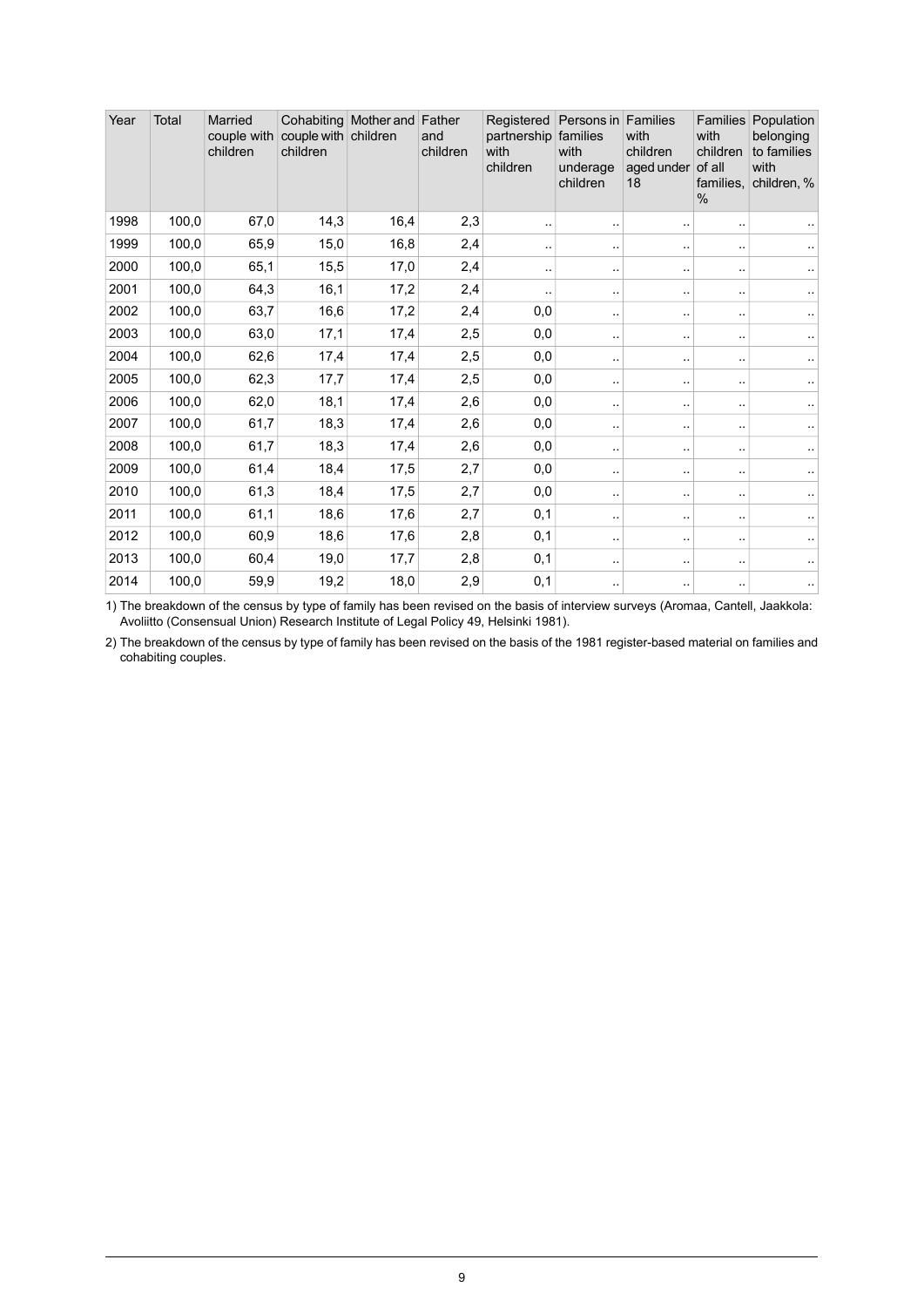<span id="page-9-0"></span>

|  | Appendix table 4. Reconstituted families 1990-2014 |  |
|--|----------------------------------------------------|--|
|  |                                                    |  |

| Year | Total                | couple   | couple               | Married Cohabiting Reconstituted Mother's Father's Common Children<br>families as a<br>proportion of<br>families with<br>children, % | children  | children children |           | under 18 in<br>families | 'Non-common'<br>children as a<br>reconstituted proportion of<br>children of all<br>families, % | Children in<br>reconstituted<br>families as a<br>proportion of<br>children of all<br>families, % |
|------|----------------------|----------|----------------------|--------------------------------------------------------------------------------------------------------------------------------------|-----------|-------------------|-----------|-------------------------|------------------------------------------------------------------------------------------------|--------------------------------------------------------------------------------------------------|
| 1990 | 44 4 26              | 21 808   | 22 618               | 6,9                                                                                                                                  | 50713     | 7443              | 30 089    | 88 245                  | 5,1                                                                                            | 7,8                                                                                              |
| 1991 |                      |          |                      |                                                                                                                                      |           |                   |           |                         |                                                                                                |                                                                                                  |
| 1992 | 43 647               | 20 109   | 23 538               | 6,7                                                                                                                                  | 50 591    | 7 5 2 9           | 29 555    | 87 675                  | 5,0                                                                                            | 7,6                                                                                              |
| 1993 | $\ddot{\phantom{a}}$ |          | $\ddot{\phantom{a}}$ | $\sim$                                                                                                                               | $\ddotsc$ | $\ddotsc$         | $\cdot$ . |                         | $\ddot{\phantom{a}}$                                                                           | $\sim$                                                                                           |
| 1994 | 42 216               | 19 251   | 22 965               | 6,6                                                                                                                                  | 49 668    | 7510              | 28 9 94   | 86 172                  | 5,0                                                                                            | 7,5                                                                                              |
| 1995 | 42 460               | 19 197   | 23 263               | 6,6                                                                                                                                  | 50 322    | 7637              | 29 24 2   | 87 201                  | 5,0                                                                                            | 7,6                                                                                              |
| 1996 | 43 100               | 19 3 68  | 23732                | 6,8                                                                                                                                  | 51 567    | 7710              | 29 4 76   | 88753                   | 5,2                                                                                            | 7,7                                                                                              |
| 1997 | 44 219               | 19 732   | 24 487               | 7,0                                                                                                                                  | 53 444    | 7 9 0 9           | 29 990    | 91 343                  | 5,4                                                                                            | 8,0                                                                                              |
| 1998 | 45 296               | 20 173   | 25 1 23              | 7,2                                                                                                                                  | 55 267    | 8 0 4 2           | 30 312    | 93 621                  | 5,6                                                                                            | 8,2                                                                                              |
| 1999 | 47 194               | 20 5 23  | 26 671               | 7,6                                                                                                                                  | 58 115    | 8 1 9 1           | 30 7 23   | 97 029                  | 5,9                                                                                            | 8,6                                                                                              |
| 2000 | 47 288               | 21 315   | 25 973               | 7,7                                                                                                                                  | 58 550    | 8541              | 30 931    | 98 0 22                 | 6,0                                                                                            | 8,8                                                                                              |
| 2001 | 48 359               | 21 846   | 26 513               | 8,0                                                                                                                                  | 60 272    | 8916              | 31 086    | 100 274                 | 6,3                                                                                            | 9,1                                                                                              |
| 2002 | 49 294               | 22 4 31  | 26 863               | 8,2                                                                                                                                  | 61816     | 9 1 2 0           | 31 2 26   | 102 162                 | 6,5                                                                                            | 9,3                                                                                              |
| 2003 | 49 944               | 22 8 8 8 | 27 056               | 8,4                                                                                                                                  | 63 071    | 9 1 9 8           | 31 565    | 103 834                 | 6,6                                                                                            | 9,5                                                                                              |
| 2004 | 50 867               | 23 872   | 26 995               | 8,6                                                                                                                                  | 64 503    | 9 3 6 6           | 32 040    | 105 909                 | 6,8                                                                                            | 9,7                                                                                              |
| 2005 | 52 204               | 24 7 22  | 27 482               | 8,8                                                                                                                                  | 66 228    | 9746              | 32 4 65   | 108 439                 | 7,0                                                                                            | 10,0                                                                                             |
| 2006 | 52 920               | 25 275   | 27 645               | 9,0                                                                                                                                  | 67 175    | 10 0 54           | 32 817    | 110 071                 | 7,1                                                                                            | 10,2                                                                                             |
| 2007 | 53 482               | 25 901   | 27 581               | 9,1                                                                                                                                  | 67 652    | 10 254            | 33 064    | 110 970                 | 7,2                                                                                            | 10,3                                                                                             |
| 2008 | 53 674               | 26 4 15  | 27 259               | 9,2                                                                                                                                  | 67 463    | 10 378            | 33 227    | 111 068                 | 7,3                                                                                            | 10,4                                                                                             |
| 2009 | 53 584               | 26 516   | 27 068               | 9,2                                                                                                                                  | 67 154    | 10 517            | 33 016    | 110 687                 | 7,3                                                                                            | 10,4                                                                                             |
| 2010 | 53 265               | 26 612   | 26 653               | 9,1                                                                                                                                  | 66 508    | 10 4 1 7          | 33 057    | 109 982                 | 7,2                                                                                            | 10,3                                                                                             |
| 2011 | 53 361               | 26 698   | 26 663               | 9,2                                                                                                                                  | 66 423    | 10 473            | 33 169    | 110 065                 | 7,2                                                                                            | 10,4                                                                                             |
| 2012 | 53 018               | 26 838   | 26 180               | 9,2                                                                                                                                  | 65873     | 10519             | 33 263    | 109 655                 | 7,2                                                                                            | 10,4                                                                                             |
| 2013 | 52 709               | 26 316   | 26 393               | 9,2                                                                                                                                  | 65 196    | 10761             | 33 611    | 109 568                 | 7,2                                                                                            | 10,4                                                                                             |
| 2014 | 52 207               | 25 673   | 26 534               | 9,1                                                                                                                                  | 64 859    | 10 720            | 33 588    | 109 167                 | 7,2                                                                                            | 10,3                                                                                             |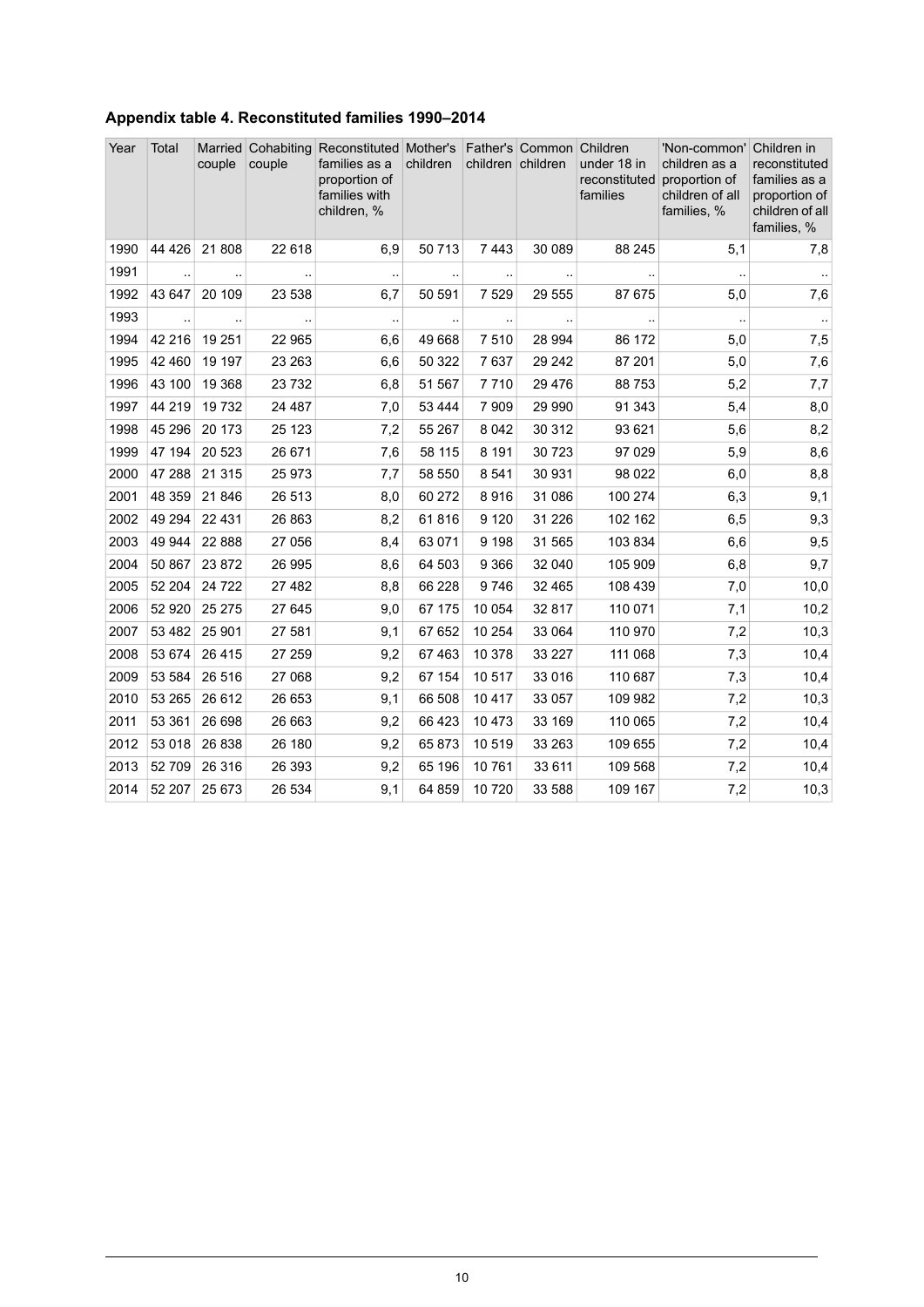## Appendix figures



<span id="page-10-0"></span>**Appendix figure 1. Families by type and age of wife/mother in 2014 (families with father and children by age of father)**

<span id="page-10-1"></span>**Appendix figure 2. Families with underage children by type and age of mother in 2014 (families with father and children by age of father)**



<span id="page-10-2"></span>

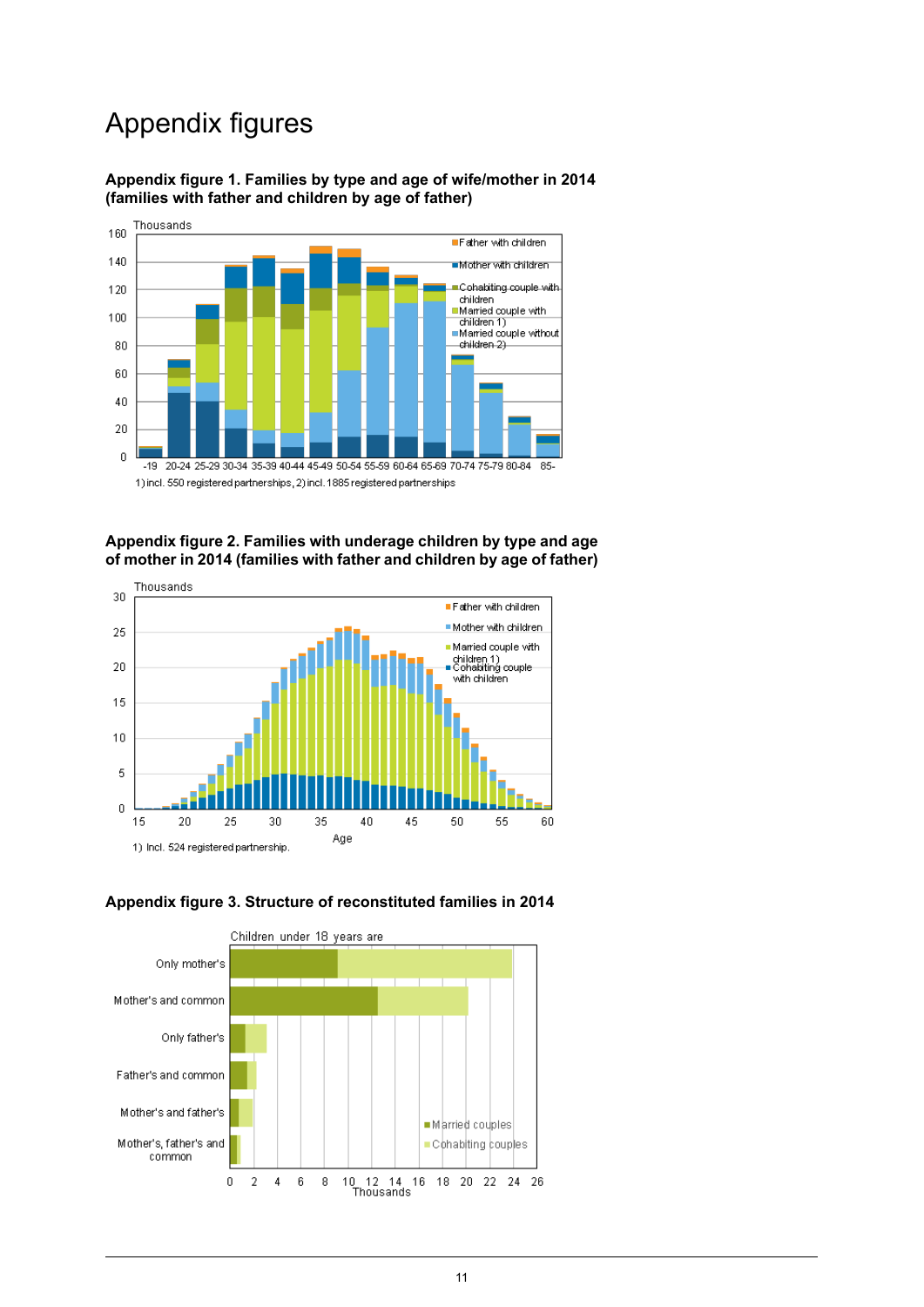#### <span id="page-11-0"></span>**Appendix figure 4. Number of children in families with underage children by region in 2014, per cent**

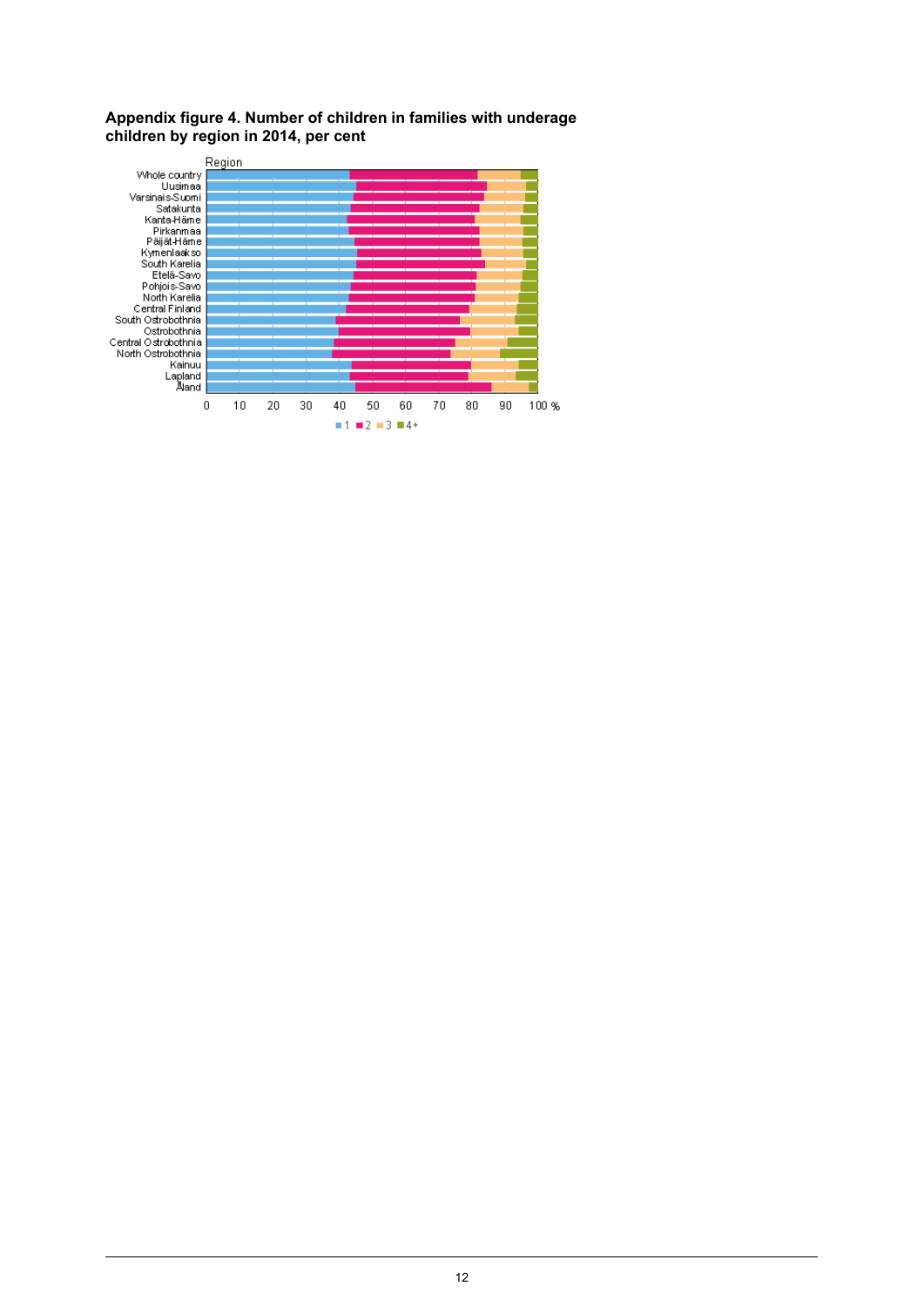## <span id="page-12-0"></span>Quality description, families 2014

## 1. Relevance of statistical information

The basic data file derives from the population information system of the Central Population Register and covers the population permanently resident in Finland on 31 December 2014.

The Population Register Centre and local register offices maintain Finland's Population Information System. The last population registration was carried out in Finland on 1 January 1989. After that the Population Information System has been updated by notifications of changes. The data stored in the Population Information System are specified in the act on the Population Information System and on the certificate services of the Population Register Centre (21 August 2009/661). Notifications on population changes for the past year are expected by the last day of January. At the beginning of February the Population Register Centre supplies to Statistics Finland the population data for the turn of the year.

Statistics Finland's function is to compile statistics on conditions in society (Statistics Finland Act of 24 January 1992/48). These include also family statistics. Statistics Finland's Rules of Procedure define the Population and Social Statistics unit as the producer of family statistics (Statistics Finland's Rules of Procedure, TK-00-341-15).

### **Concepts**

In the family statistics **children** comprise the following persons living with their parents:

- biological children;
- adopted children;
- biological children and adopted children of one of the spouses.

Foster children and children in the care of the family are not classified as children.

The definition of child has changed since 1990. A child is now defined as a person who lives with his or her parents irrespective of his or her marital status, unless the person has a spouse or children who live in the same household-dwelling unit. In 1990 only unmarried persons were counted as children. So while in 1990 widowed or divorced persons living with their parents were classified as not belonging to families, since 1992 they have been regarded as members of the family.

A **cohabiting couple** is defined as two spouseless adults of different sex aged 18 and over and occupying the same dwelling on a permanent basis, provided their age difference is less than 16 years and they are not siblings. In case the couple has a common child these specifications do not apply. Same-sex persons living together are not inferred as cohabiting couples. Only registered partnerships are recorded in the statistics.

A **dwelling** refers to a room or a suite of rooms which is intended for year-round habitation; is furnished with a kitchen, kitchenette or cooking area; and has a floor area of at least 7 square metres. Every dwelling must have its own entrance. A single-family house may be entered through an enclosed porch or veranda. If a dwelling is entered through the premises of another dwelling, it is not regarded as a separate dwelling but the two constitute one dwelling.

The **dwelling population** comprises those persons who, according to the Population information system of the Population Register Centre, resided permanently in dwellings at 31 December. Persons permanently institutionalised, living in residential homes and abroad and homeless people are not included in the dwelling population. Likewise, persons living in buildings classified as residential homes, whose living quarters do not meet the definition of dwelling, are not included.

The basic family population differs from the dwelling population in that it also includes those living in residential homes.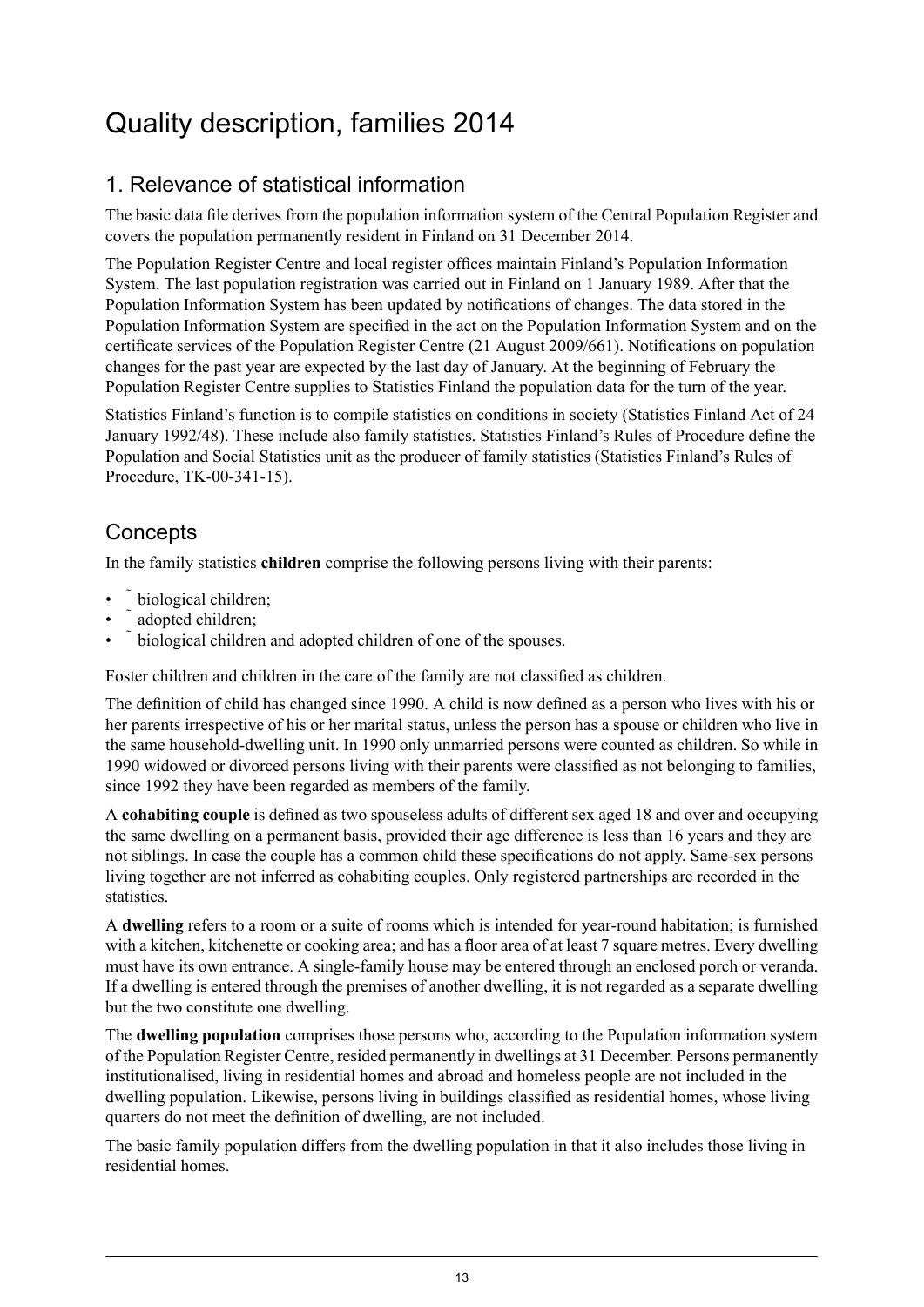A **family** consists of a married or cohabiting couple or personsin a registered partnership and their children living together; or either of the parents and his or her children living together; or a married or cohabiting couple and persons in a registered partnership without children.

Starting from 1 March 2002, same-sex couples have been able to register their partnerships.

Persons living in the household-dwelling unit who are not members of the nuclear family are not included in the family population, even if they are related, unless they form their own family. Brothers and sisters or cousins living together are not a family and do not belong to the family population. The same applies to people who live alone or with a person of the same sex.

Families living in residential homes are included in the family population. In contrast, persons who live in institutions are not included.

A family can consist of no more than two successive generations. If the household-dwelling unit comprises more than two generations, the family is formed starting from the youngest generation. This means, for example, that a mother-in-law or father-in-law living with their child's family will not be included in the family population unless they live together with their spouse, in which case the old couple form their own family.

A family with underage children refers to a family which has at least one child aged under 18 living at home.

Family members are grouped by family status as follows:

- spouse, no children;
- spouse with children:
- cohabiting partner, no children;
- cohabiting partner with children;
- partner in a registered partnership, no children;
- partner in a registered partnership with children;
- father/mother without spouse;
- child.

In the family statistics children comprise all persons, regardless of age, who live with their parents, or the spouse's biological or adopted children, but not foster children or children in the care of the family.

**A family with underage children** is a family comprising at least one child aged under 18 living at home.

**A household-dwelling unit** consists of the permanent occupants of a dwelling. Persons who, according to the Population Information System of the Population Register Centre, are institutionalised, homeless, abroad, or registered as unknown, do not constitute household-dwelling units. Additionally, persons living in buildings classified as residential homes do not form household-dwelling units if their living quarters do not meet the definition of a dwelling.

When tabulating registered partnerships together with married or cohabiting couples, **husband** refers to the older partner of the registered couple.

**The number of children** refers to the number of children who are living at home and have the status of a child.

The number of children in families with underage children refers to the number of children aged under 18 living at home.

In **a reconstituted family**, a child aged under 18 is a child of only one of the spouses. Not all the children aged under 18 in the family are common children.

A **spouse** refers to either a married or cohabiting partner or one of the partners of a registered partnership, unless otherwise indicated in the context.

Families are grouped into the following **family types**: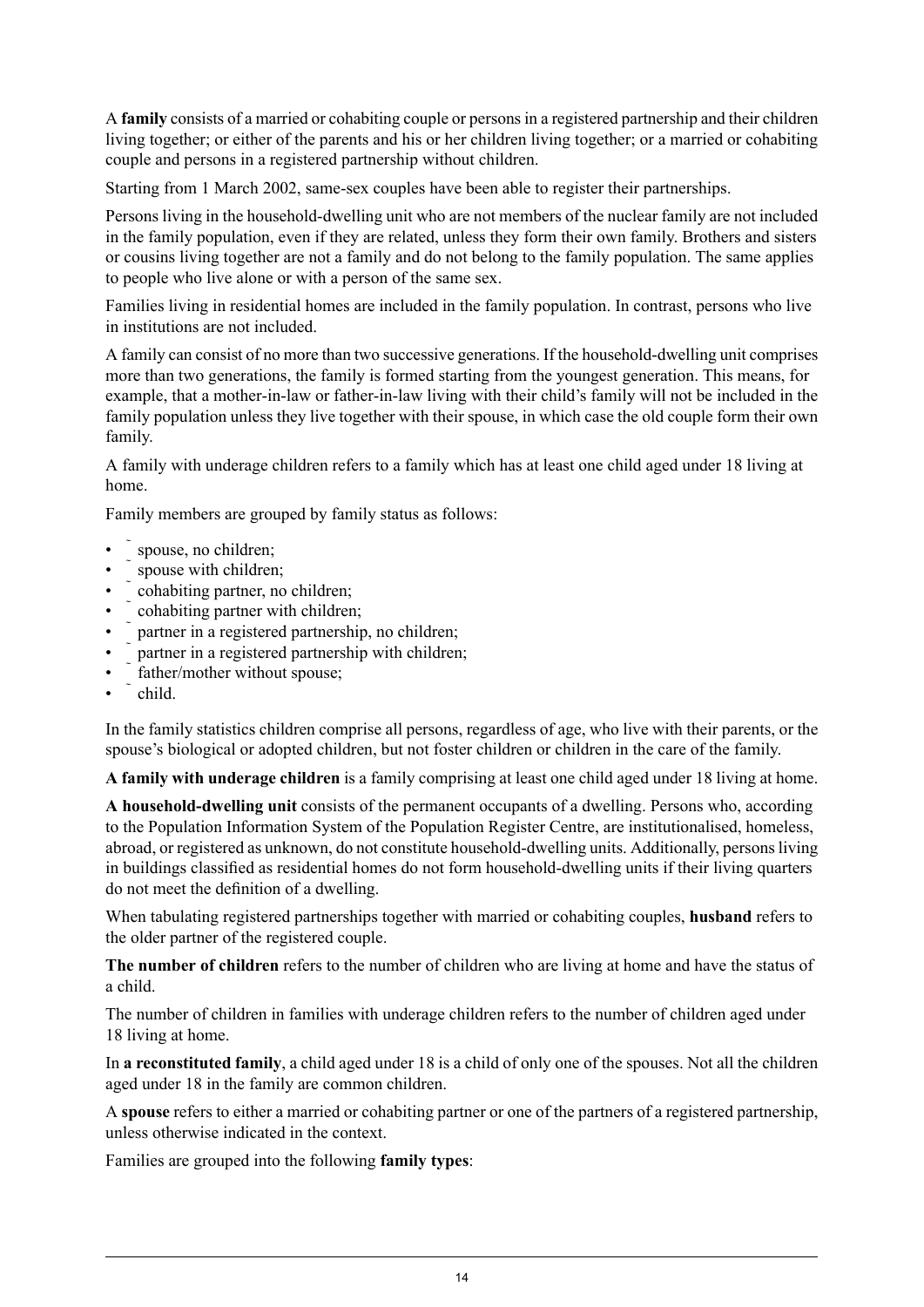- married couple without children;
- married couple without children; cohabiting couple without children;
- married couple with children;
- cohabiting couple with children;
- registered male couple without children;
- registered male couple with children;
- registered female couple without children;
- registered female couple with children;
- mother with children:
- father with children

A married or cohabiting couple without children refers to a couple who has never had any children or whose children no longer live with their parents. 'Cohabiting couple with children' contains couples who have common children and also couples whose children are not common.

For reasons of data protection, those living in registered partnerships are grouped together with married persons in municipal tables.

When tabulating registered partnerships together with married or cohabiting couples, **wife** refers to the younger partner of the registered couple.

**A man with a family** is a married or cohabiting partner, a father with children and both partners of a registered male couple.

**A woman with a family** is a married or cohabiting partner, a mother with children and both partners of a registered female couple.

#### 2. Methodological description of survey

The computer program classifies persons on the basis of their permanent place of residence code into household-dwelling units. The record of each person permanently residing in the dwelling includes the personal identification codes of his or her parents, spouse and children. By comparing them the program forms the families.

Before 1990, cohabiting couples were solely inferred with the help of common children. Since year 1992 inferences have been made using a revised program. After joining married couplesin the household-dwelling units, this program identifies as cohabiting partners persons who live in the same dwelling, do not have a spouse, are aged 18 or over, and are of the opposite sex, provided that they are not siblings and their age difference is not more than 15 years. These rules do not apply to cohabiting couples with common children.

According to the former concepts, a sole-supporter mother with whom a man of suitable age is residing will be classified as a cohabiting couple. Likewise, the daughter of a family and a man of suitable age possibly residing with the family now form a cohabiting couple.

The inference of families is made difficult by the fact that the population information system is unable to distinguish between subtenants and the rest of the family. According to the reliability study of the 1990 census, there were lessthan 20,000 subtenantsin Finland at that time and nothing indicated that the amount would be growing. Hence, any inferences where the subtenant is identified as the cohabiting partner of the landlord/lady cannot amount to any considerable number, as the precondition is that the subtenant is of a suitable age and a different sex from the spouseless landlord/lady.

If there is more than one suitable candidate, the program selects the person closest in age. If there are more than four persons without a spouse, the program does not classify them as cohabiting couples.

Families are not formed from institutionalised persons.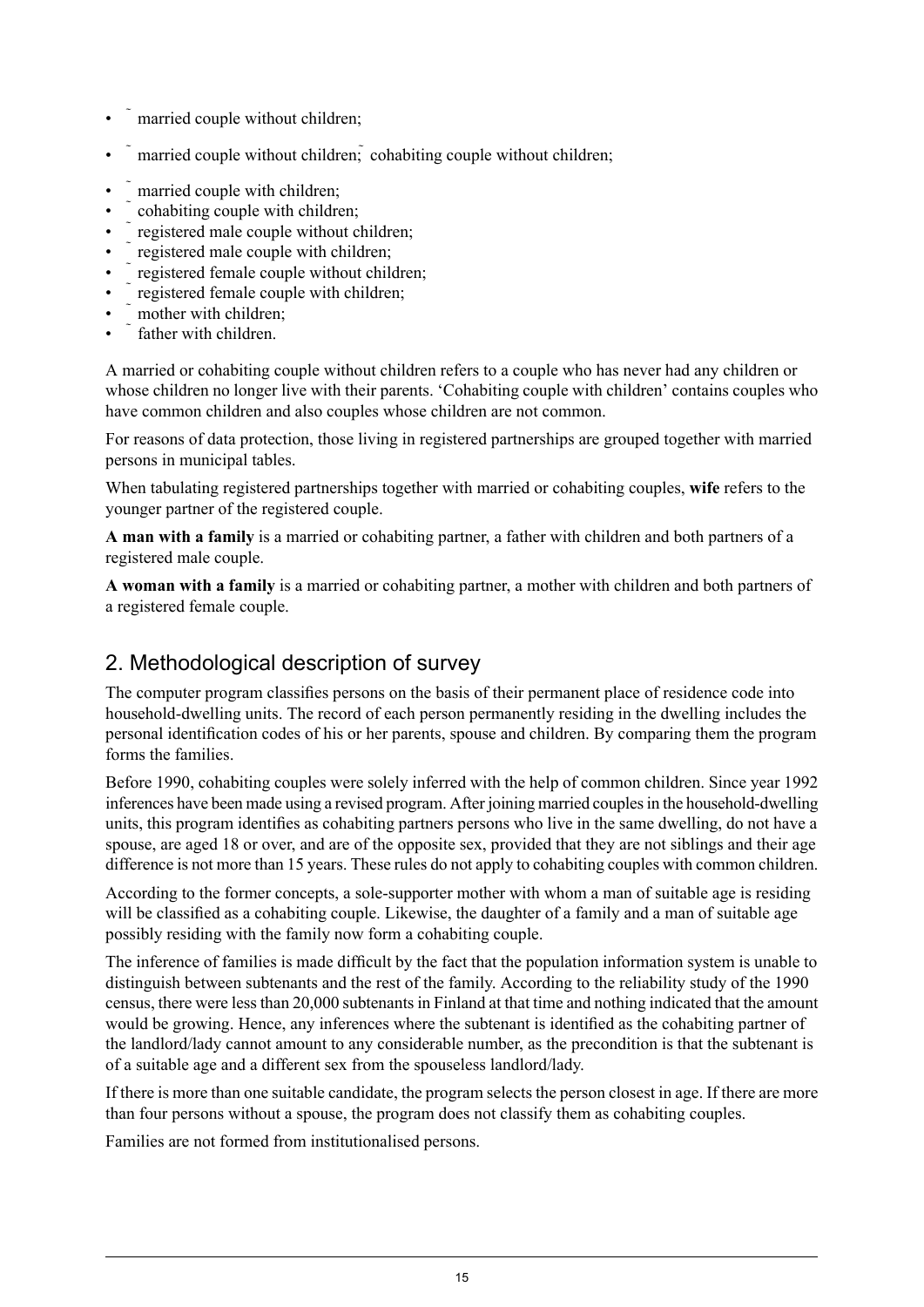## 3. Correctness and accuracy of data

Family statisticians in Finland are privileged in that they have access to a population information system in which each person has, besides his or her personal identification code, also a domicile code, which tells the dwelling where he or she lives. Family statistics can be compiled from the entire population on an annual basis and quickly without burdening people with costly enquiries. Besides Finland, Denmark is the only other country where this is possible.

The inference of families from the population information system causes problems, mainly in two respects:

1. Only persons who are registered as domiciled in the same dwelling can be linked as a family.

2. Cohabiting couples (marriage-like relationship) will have to be inferred.

1. According to international concept definitions, the family can also be formed on the basis of the official place of residence, as is done in Finland. However, the families where one of the spouses is registered as domiciled in another locality, due to work, for example, will not be entered in the statistics as complete although he or she spends the weekends and vacations with the rest of the family. Likewise, a couple may reside together, although one of them is still registered as domiciled in some other place, with his or her previous spouse, for example.

In Finland the majority of people do, however, live in the place where they are registered as domiciled. In general, the Population Information System of the Population Register Centre can be considered very exhaustive as regards persons. In order that a person obtains a personal identity code, he or she has to be registered in the Population Information System. It is practically impossible to live in Finland without a personal identity code. A personal identity code is needed so that one can work legally, open a bank account, have dealings with authorities and so on. It can be safely assumed that Finland cannot have any substantial numbers of 'moonlighters' who receive their pay in cash for periods of over one year, for example. As a rule staying in Finland for at least one year is the prerequisite for registering into the population of Finland.

After the abolishment of yearly checking of domicile registers in 1989 the Population Information System has been maintained only by notifications of changes to population information. Their correctness is determined by a reliability survey made on the addresses in the Population Information System.

The Population Register Centre charges Statistics Finland with the task of conducting an annual sample survey on correctness of address information. Around 11,000 people are asked whether their address in the Population Information System is correct. In the 2012 survey, the address was correct for 98.9 per cent of the respondents. The non-response of this survey was 16.9 per cent. As regards the non-response, attempts were made to check the addresses from other sources. The address could be ascertained as correct for 92.3 per cent and as incorrect for 5.9 per cent of the persons included in the non-response. The address of 1.8 per cent of the personsin the non-response could not be checked. If we assume that all the unchecked data of persons in the non-response are incorrect, the final proportion of correct addresses would be 98.1 per cent.

In connection with municipal elections, returned notifications of voting sent to foreigners usually reveal around 1,000 persons who have moved from the country without giving notice and are thus still included in the Finnish population. The Population Register Centre removes them from the resident population in the Population Information System before the following turn of the year.

A total of 2,301 persons who have probably moved abroad have been removed after analyses from the population data derived from the Population Information System for the end of 2014. These persons are foreign citizens whose address is unknown and who have not received wages and salaries, capital income, entrepreneurial income, unemployment benefit, pension income, income support or compensation from sickness insurance between 2011 and 2013.

The situation as regard Unlike before, students may now register as domiciled in the locality where they are studying. s the young has improved, thanks to the new Municipality of Residence Act.

2. Inferring a marriage-like relationship from the population information system is more problematic. One alternative is not to enter childless cohabiting couples in the statistics at all and to link cohabiting couples only with the help of common children. But since statistics are supposed to give as truthful a picture of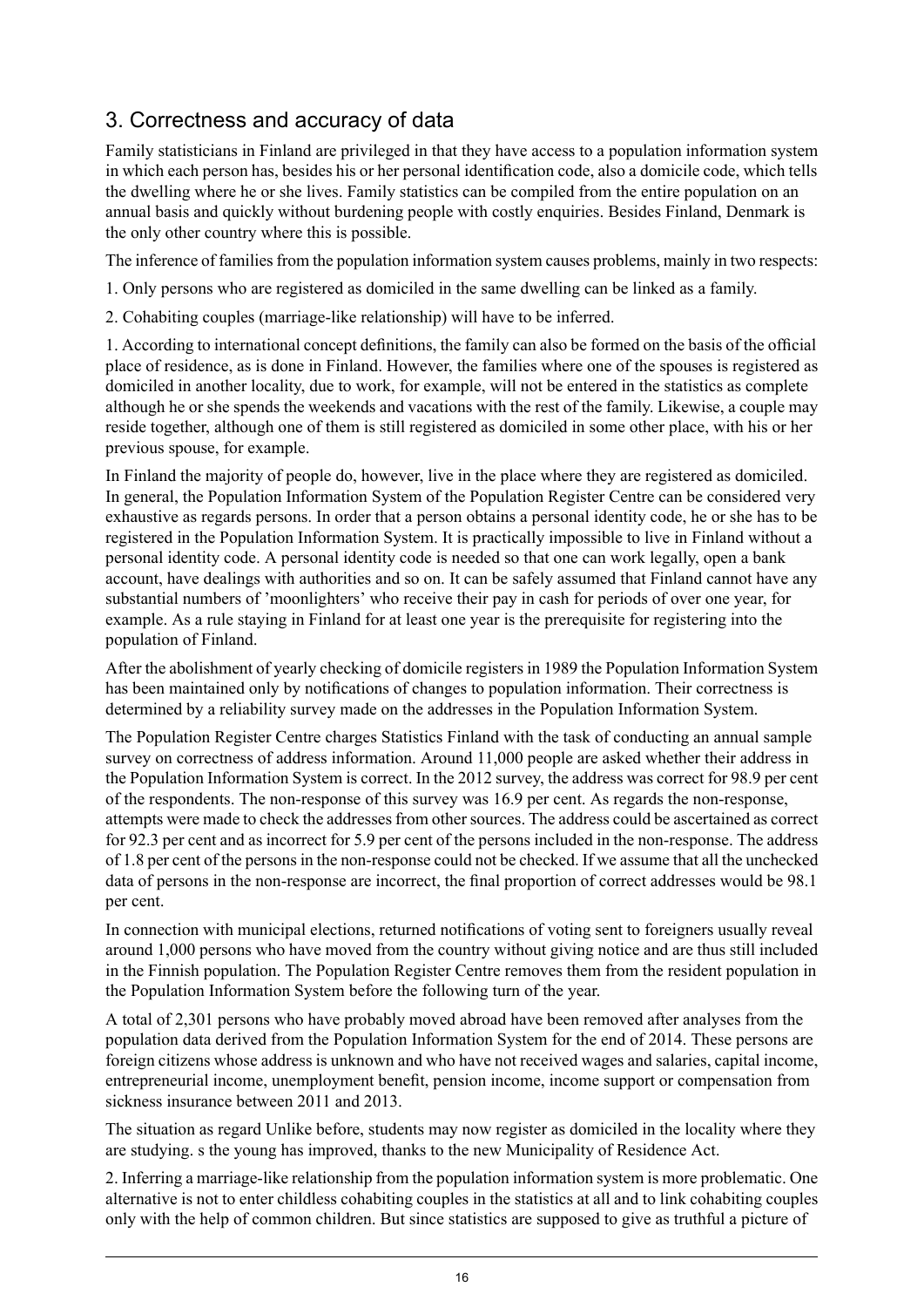society as possible, we will surely get closer to the truth by inferring cohabiting couples on the basis of a common address than by leaving them out of the statistics altogether.

The program is also bound to infer non-existing cohabiting couples. On the other hand, it does not classify as cohabiting couples persons aged under 18, nor does it classify those whose age difference is over 15 years as such. The number of cohabiting couples inferred with the help of the program is, however, very close to the figures obtained by interview surveys conducted before the inference was started.

In 1989 cohabiting couples were obtained by a separate interview survey. The interview focused on persons. not families. The question was only posed to persons whose marital status was 'not married'. On the basis of the sample, it was estimated that there were 372,000 cohabiting persons aged 15-64 in Finland. In the family statistics for the following year 370,000 persons were classified on the basis of their addresses as cohabiting persons aged 18-64. However, some of these persons had the marital status 'married'. According to the samples, the number of cohabiting persons grew at an annual rate of some 20,000 at the end of the 1980s.

By taking into consideration the differences in age limits and the importance of the marital status in the inference of cohabiting couples, it may be observed that, by inference, the number of cohabiting couples is slightly smaller than the real situation measured by samples. The inference of cohabiting couples does, however, convey a good enough picture of the family structure in Finnish society. Hence it helps us to monitor the trend in families and to examine different types of families as larger groups. Certain caution should, however, be exercised in making unit-level inferences on the basis of these couples.

#### 4. Timeliness and promptness of published data

Statistics Finland dates the population at the turn of the year as at the last day of the year. Since 1999 the regional division used has been that of the first day of the following year. Thus the municipalities that unite on the first day of the new year are already combined in the statistics on the last day of the previous year. Where necessary, statistics at the turn of year can also be produced with the municipality division before the unification.

### 5. Accessibility and transparency/clarity of data

The first family statistics are available from the 1950 and 1960 population censuses. From 1970 onwards population censuses have been conducted every five years. In addition, family data have been published in the years 1977, 1978, 1982, 1984 and 1987. Since 1992 family statistics have been compiled yearly. The Families publication has been produced yearly from 1994. Since 2009 publication has been produced only in electronic form.

In the census years data have been combined for families on employment, income, housing, and so on. In other years only demographic data on families are available.

From 1980 to 1989, a yearly review based on a sample of around 10,000 persons was conducted on those living in consensual union in connection with the Labour Force Survey.

From 1870 to 1930 a population census based on person questionnaires was made in major towns every ten years. Some information about household-dwelling units is available from these censuses.

Basic family data are available in electronic form by municipality or with larger regional divisions than municipality in Statistics Finland's free Stat Fin -online service on the Internet at: http://www.stat.fi/tup/tilastotietokannat/index\_en.html

General information and long time series on the families of the whole country can be obtained from the home page of Families at: http://www.stat.fi/til/perh/index\_en.html

The chargeable information service contains more specified information about the families by sub-area of municipality, for example. More information about the service can be found at: http://www.stat.fi/tup/tilastotietokannat/index\_en.html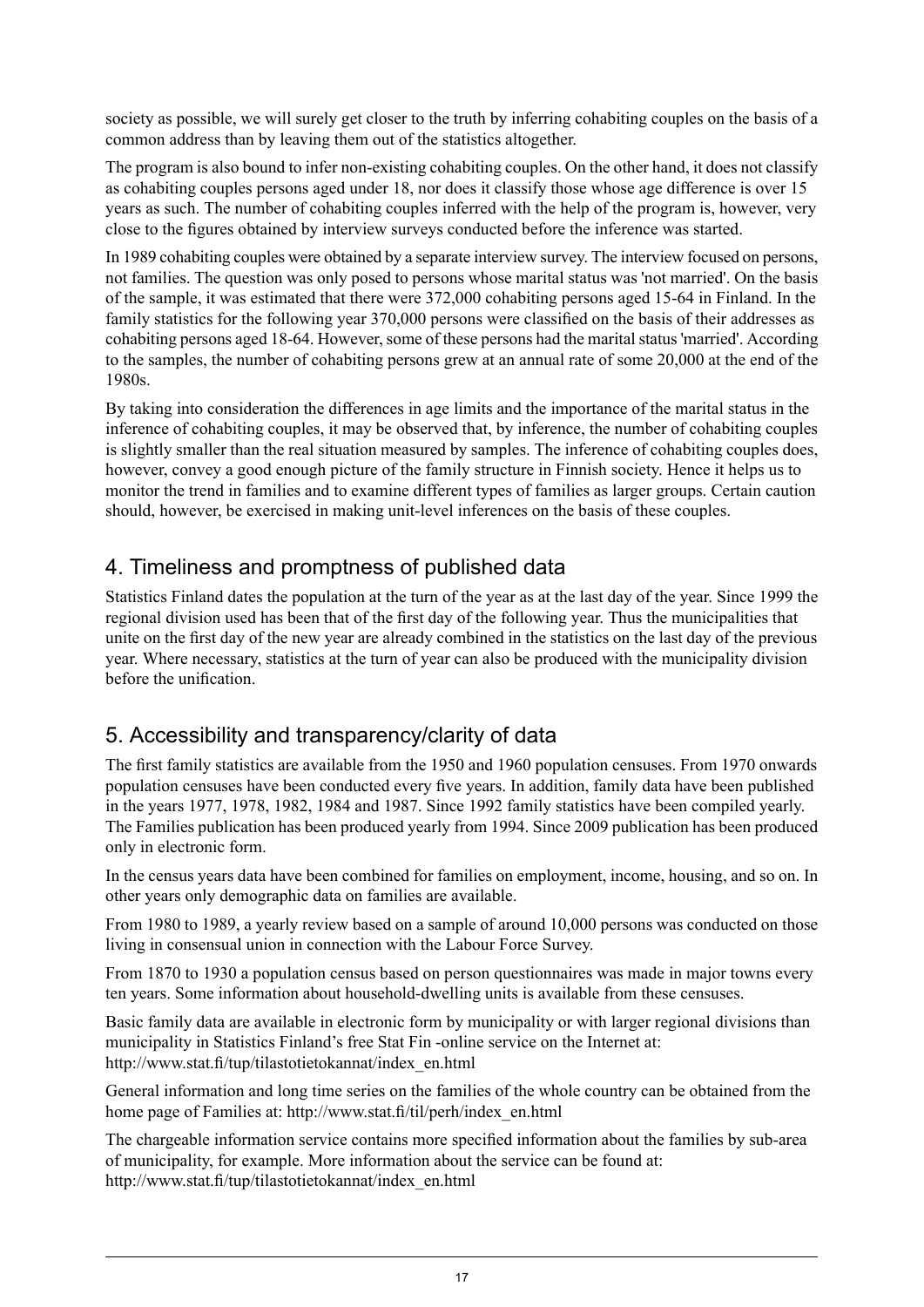More information about Statistics Finland's chargeable services is available at: http://www.stat.fi/tup/tilastotietokannat/index\_en.html

## 6. Comparability of statistics

Family data are not fully comparable before and after 1990, when cohabiting couples were first concluded on the basis of their living together. For the Families publication, family distributions, inclusive of cohabiting couples without common children, were estimated using the sample surveys for the whole country for the years 1960 and 1970. The figures for 1980 and 1985 were extracted from the original data with the new classification. Inclusion of cohabiting couples in the statistics increases the number of families and at the same time decreases the number of single supporters, because some of the single supporters are cohabiting with their new spouses.

The fact that the marital status of the person classified with the status of a child has not been limited after 1990 also increases the number of families. Now a divorced person who comes back to live with his or her mother forms a family with the mother, while earlier the mother and the child were recorded as being outside the family population.

### 7. Coherence and consistency/uniformity

The figures of demographic family statistics differ somewhat from the family figures of population censuses. In these census statistics the concept is household-dwelling population, whereby the families whose dwellings do not fulfil the criteria for a dwelling are excluded from statistic on family.